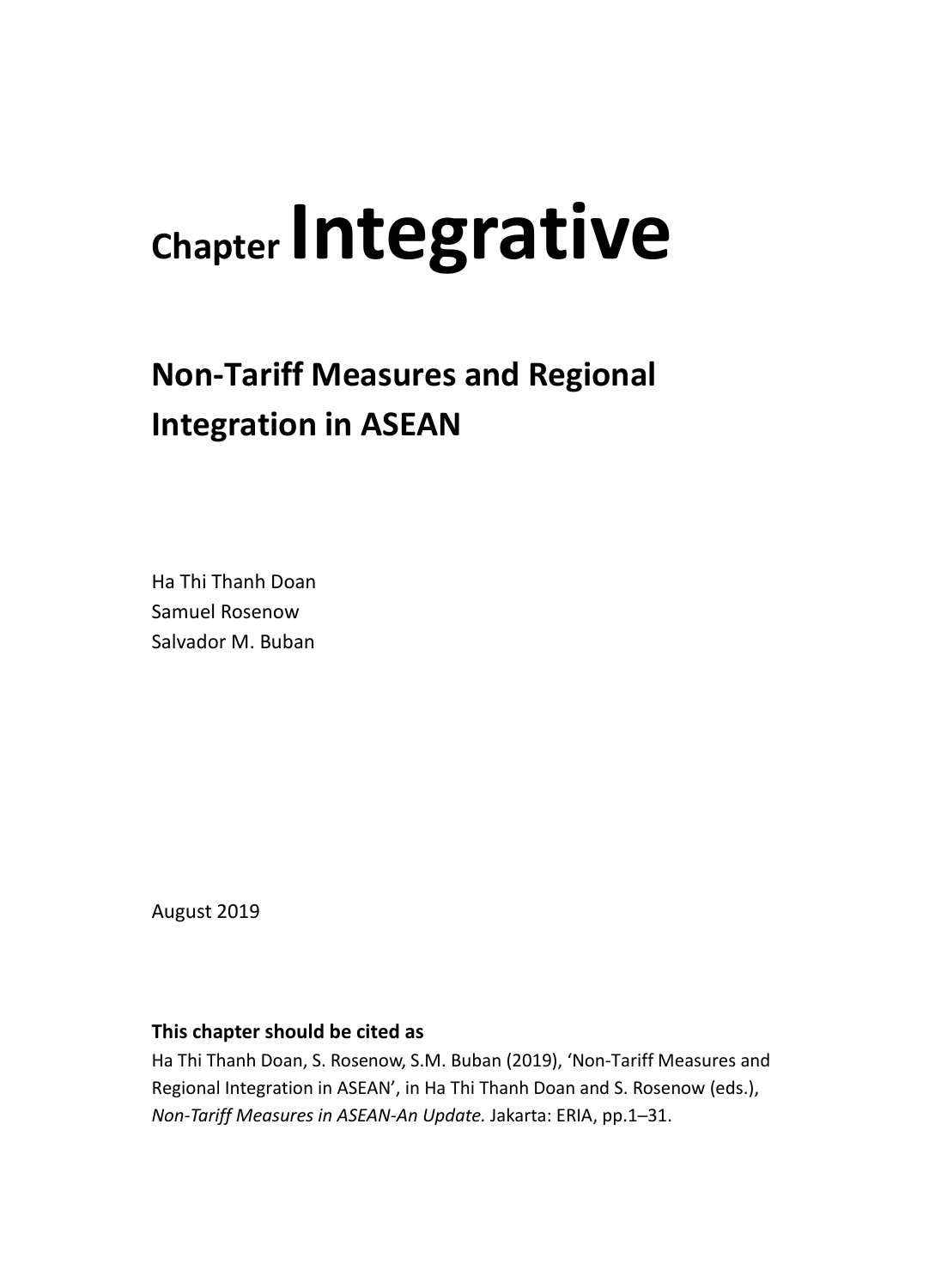### INTEGRATIVE CHAPTER

# NON-TARIFF MEASURES AND REGIONAL INTEGRATION IN ASEAN

### **Ha Thi Thanh Doan**

Economic Research Institute for ASEAN and East Asia

**Samuel Rosenow** United Nations Conference on Trade and Development

### **Salvador M. Buban**

Economic Research Institute for ASEAN and East Asia

### **1. Introduction**

Whilst tariffs have declined following discipline instituted by the World Trade Organization (WTO), the use of non-tariff measures (NTMs) is on the rise worldwide (UNCTAD, 2013). This trend is also reflected in the updated NTM database of the Economic Research Institute for ASEAN and East Asia (ERIA) and the United Nations Conference on Trade and Development (UNCTAD), where the number of NTMs in ASEAN has increased over time. Since NTMs have the potential to restrict trade, the increase has raised concerns about returning to protectionism, which could hamper ASEAN's integration efforts.

Tariff reduction and the removal of non-tariff barriers (NTBs) are amongst the key components of ASEAN's efforts to enhance intra-regional trade. In principle, the ASEAN Trade in Goods Agreement (ATIGA), which came into force in 2010 (ASEAN Secretariat, 2010), explicitly stated obligations regarding NTMs. In practice, however, the integration agenda has focused primarily on tariffs, which have been reduced to 0.2% on average (ASEAN Secretariat, 2018). As room to liberalise tariffs further is limited, addressing NTMs is fundamental to realise the ASEAN Economic Community (AEC). Because NTMs constitute a grey area where trade policy meets public policy goals, effective NTM management must consider not only their trade-distorting effects but also their potential benefits.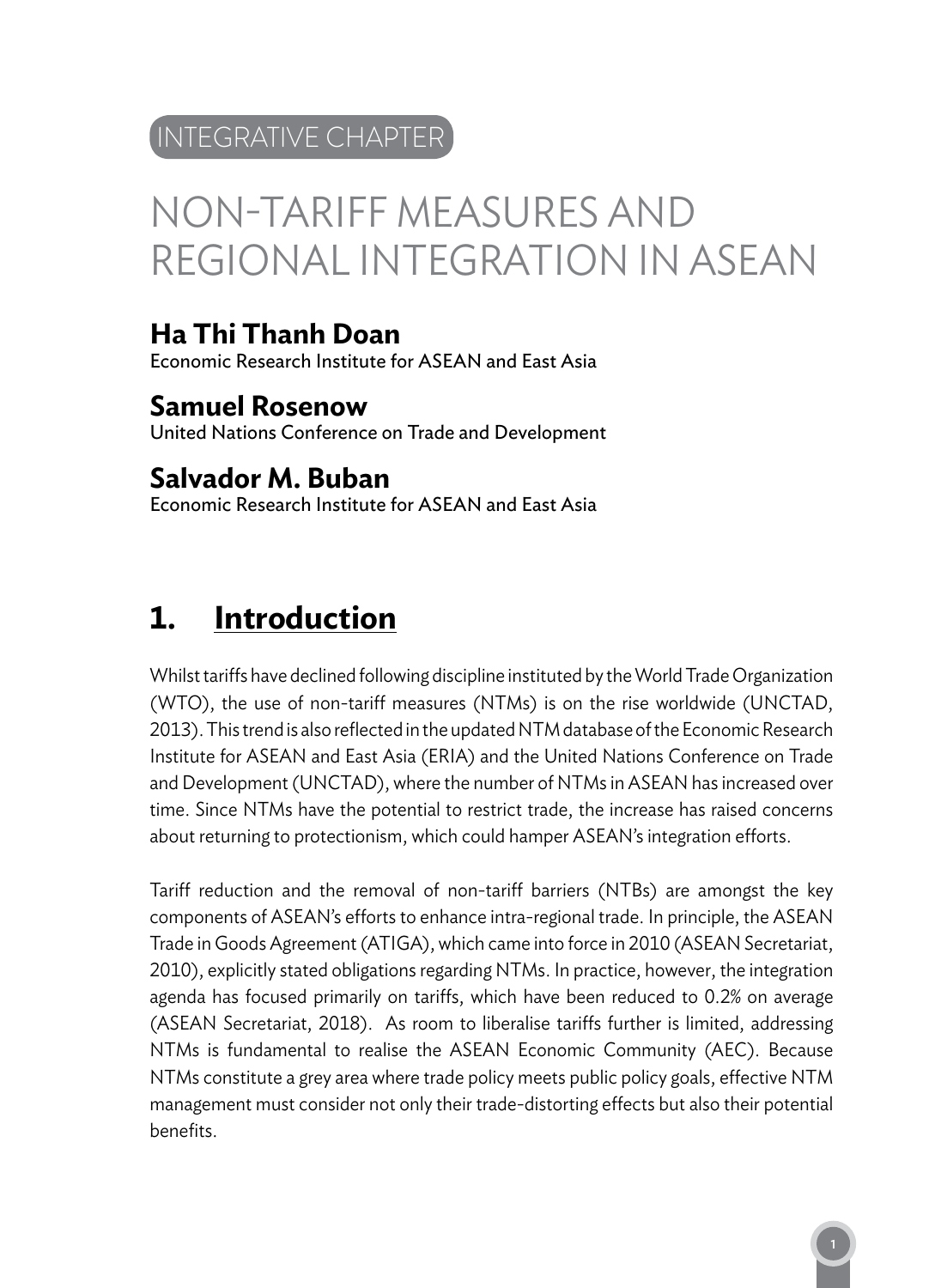The prerequisite for NTM management is a comprehensive and up-to-date database. The official ASEAN NTM database, which was collected in 2009 based on WTO notifications, does not reflect the actual incidence of NTMs in the region due to under-notification. 1 Moreover, ASEAN Member States (AMSs) have undergone substantial reform during the last 10 years. To respond to this urgent need, ERIA and UNCTAD have cooperated to construct a detailed ASEAN NTM database. The first database was launched in 2015, and an update was completed in early 2019 to capture the dynamics of regulatory reform in ASEAN. 2

We analyse the application of NTMs in ASEAN countries, based on the updated ERIA-UNCTAD database, and discuss regional and national progress in addressing NTMs. Section 2 briefly describes NTMs. Section 3 documents the pattern of NTM application in ASEAN countries. To illustrate the evolution of NTMs, we compare the data collected in 2015 and 2018. We present descriptive statistics on the incidence of NTMs in ASEAN, based on standard indicators. Section 4 explores the correlation between NTMs and tariffs. This exercise assesses the possibility of NTMs being used as a protection tool in the context of tariff reduction. Section 5 discusses ASEAN's ongoing efforts to address NTMs, broad initiatives, and sector-specific arrangements on NTMs. Section 6 summarises the key findings and recommends policies.

### **2. Non-tariff Measures: Definition and Classification**

NTMs are broadly defined as policy measures, other than ordinary customs tariffs, which can have an economic effect on international trade (UNCTAD, 2013). NTMs include a wide array of policy instruments relevant to international trade (Box 1). Some NTMs such as quotas, export restrictions, price controls, or contingent trade protective measures are traditionally used as a commercial policy tool. They are often regarded as NTBs, which aim to protect domestic producers, have clear restrictive impact, and are against WTO rules. Technical tools – such as sanitary and phytosanitary (SPS) measures and technical barriers to trade (TBTs) – are primarily designed to protect consumers' health and safety, animal welfare, and the environment. In principle, these measures serve legitimate public policy goals and thus are legal. The definition also covers behind-the-border measures such as government procurement restrictions, finance measures, measures affecting competition, intellectual property, and trade-related investment measures.

The database can be retrieved from ASEAN Secretariat (2012).

<sup>2</sup> Ing, Cordoba, and Cadot (2016) provide the project background and a detailed description of data collection.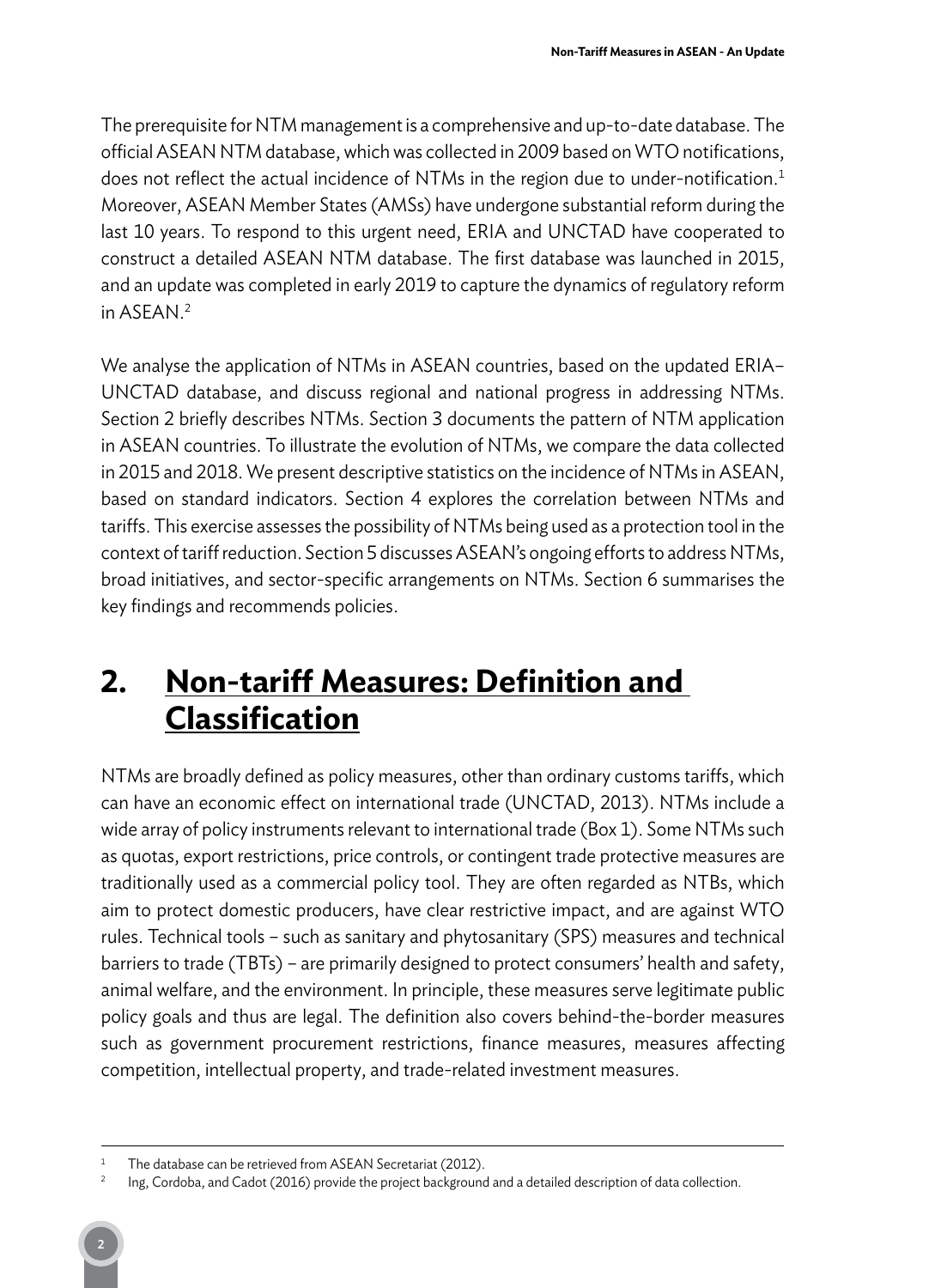

### **Box 1:** NTM Broad classification by MAST 4

Source: UNCTAD (2019).

Two points are worth noting here. First, contrary to the common negative perception of NTMs, UNCTAD's definition of NTMs is neutral. It does not judge the legitimacy of the measures or set the criteria to distinguish between general NTMs and discriminatory NTBs. If a regulation has the potential to impact trade by affecting the price or quantity of traded goods, it is categorised as an NTM. As such, the prevalence of NTMs is not necessarily a bad sign for the economy. As the economy grows and consumer wealth rises around the world, the demands on governments for health, safety, and environmental protection also increase. Some NTMs can even promote trade by reducing information asymmetries and enhancing product quality.<sup>3</sup>

However, NTMs, regardless of their objectives, can incur significant costs for producers, limiting trade flows. First, the procedural costs relate to a firm's efforts to prove compliance with NTMs, including monetary and time costs to search for information; conduct sampling, testing, and inspection; obtain certificates, permits, or licenses; or prove the

See, for example, Moenius (2004), Disdier et al. (2015), and Chen et al. (2008).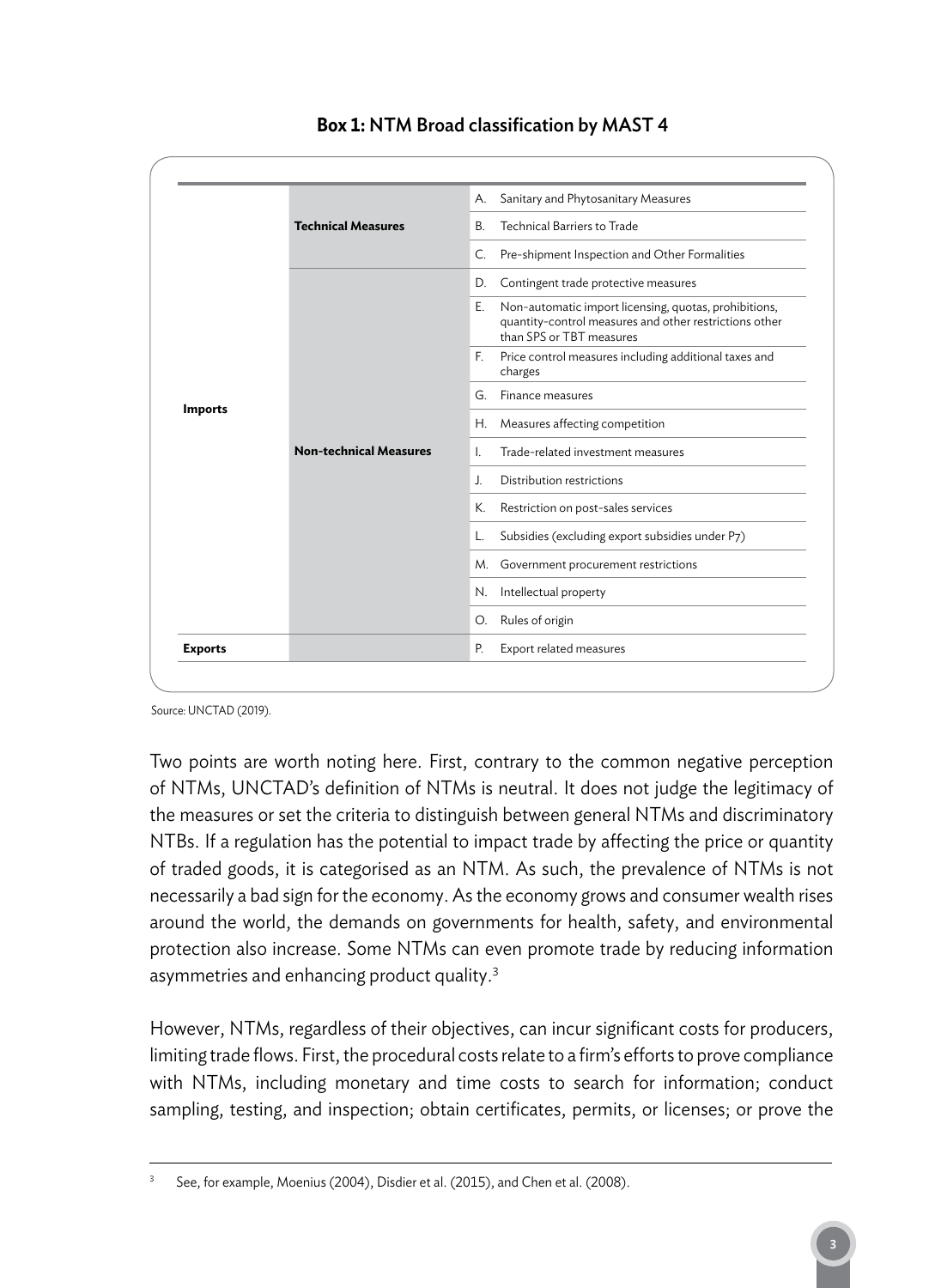origins of products. Poor implementation by enforcement agencies exacerbates the burden. 4

Second, the adjustment costs arise from a firm's investment in capital to meet the new requirements of product quality. Even if two countries apply the same NTM structure, the stringency gap can restrict trade. Not adopting common international standards raises adjustment costs and discourages firms from trading. To overcome the standard gap, firms may need to adopt product and process innovation. Quality upgrading sometimes involves a switch to a new and more costly source of intermediate inputs. Over time, producers may be able to adapt to the NTMs and improve market access, but not all firms have the technology and financial capacity to do so. Adjustment costs are more pronounced for multi-destination firms due to inconsistent standards as well as small firms, which lack the resources to cover the costs.. Consequently, firms may divert their trade to markets with less restrictive NTMs or stop exporting. Both cases are likely to result in a reduction in trade flows or variety. 5

Finally, in the context of global value chains, NTMs on inputs could add certain costs to firms in downstream sectors. Depending on a firm's position in the value chain, NTMinduced accumulated cost varies.

### **3. Incidence of Non-tariff Measures in ASEAN**

This section presents a brief overview of the prevalence of NTMs in AMSs. Table 1 illustrates the aggregate trend in ASEAN by comparing the number and composition of NTMs in ASEAN in 2015 and in 2018. Two features stand out.

| <b>NTM</b><br>Type | <b>Description of NTM</b>                     | 2015                     |      | 2018                     |      |  |
|--------------------|-----------------------------------------------|--------------------------|------|--------------------------|------|--|
|                    |                                               | Number of<br><b>NTMs</b> | %    | Number of<br><b>NTMs</b> | %    |  |
| A                  | Sanitary and phytosanitary measures           | 2,577                    | 31.3 | 2,795                    | 29.4 |  |
| B                  | Technical barriers to trade                   | 2,924                    | 35.5 | 3,443                    | 36.2 |  |
|                    | Pre-shipment inspection and other formalities | 266                      | 3.2  | 325                      | 3.4  |  |

### **Table 1:** NTMs by Type, 2015 and 2018

The International Trade Center (2015) showed that 65% of NTMs on agricultural and 77% on manufacturing products are considered burdensome because of procedural obstacles. Amongst the most cited procedural obstacles are time constraint, informal payment, administrative burdens related to regulations, lack of transparency, and lack of sector-specific facilities.

<sup>5</sup> See, for example, Kee, Nicita, and Ollareaga (2009); Hoekman and Nicita (2011); Ing, Cordoba, and Cadot (2016); Fontagne and Orefice (2018); Melo et al. (2014); Fugazza, Olarreaga, and Ugarte (2017); Beestermoller et al. (2018); and Shepherd (2015).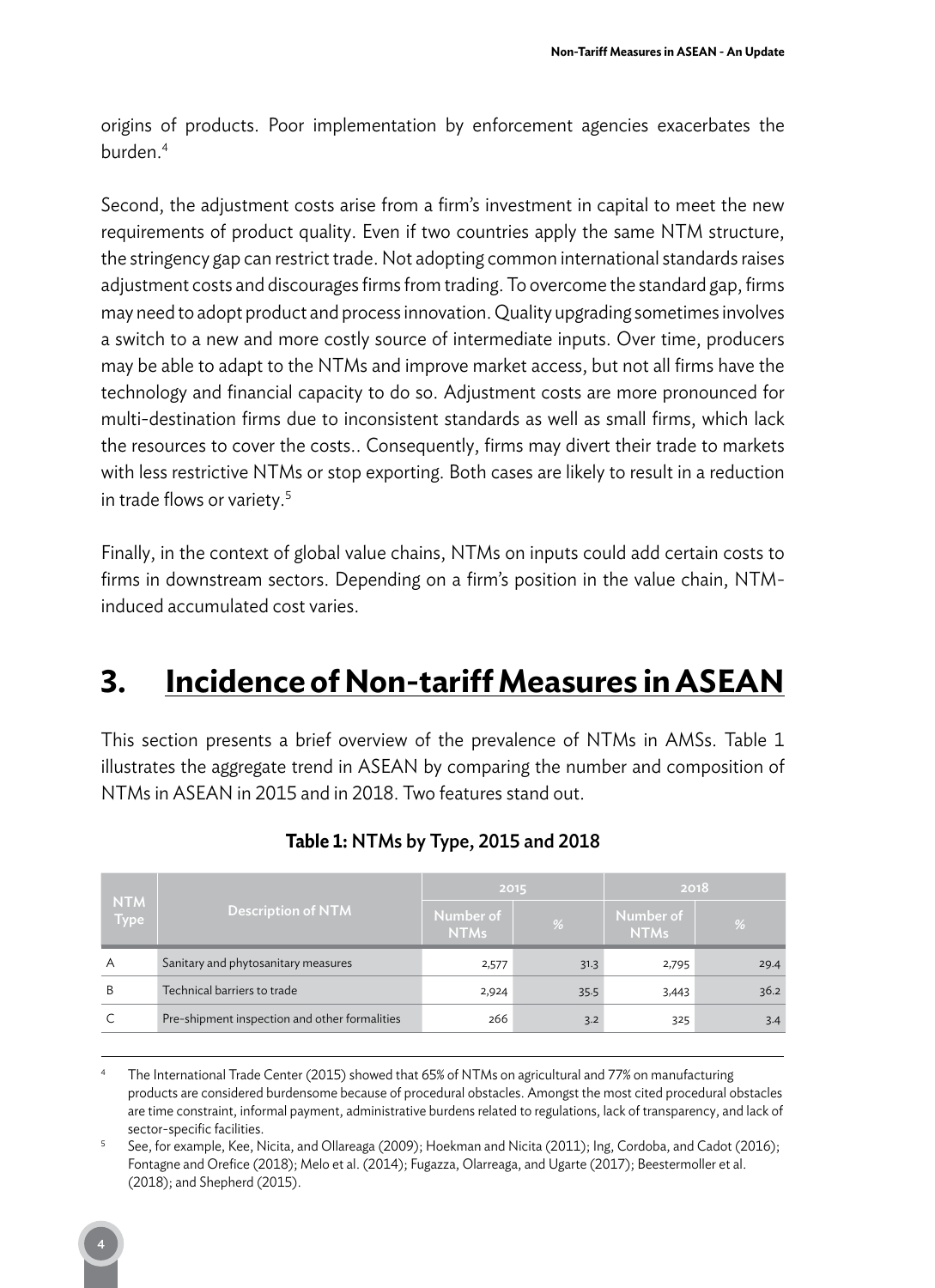| <b>NTM</b>  |                                                                                                                                                | 2015                     |         | 2018                     |          |  |
|-------------|------------------------------------------------------------------------------------------------------------------------------------------------|--------------------------|---------|--------------------------|----------|--|
| <b>Type</b> | <b>Description of NTM</b>                                                                                                                      | Number of<br><b>NTMs</b> | %       | Number of<br><b>NTMs</b> | %        |  |
| E           | Non-automatic import licensing, quotas,<br>prohibitions, quantity-control measures and<br>other restrictions other than SPS or TBT<br>measures | 708                      | 8.6     | 819                      | 8.6      |  |
| F           | Price control measures including additional taxes<br>and charges                                                                               | 389                      | 4.7     | 438                      | 4.6      |  |
| G           | Finance measures                                                                                                                               | 13                       | O.2     | 18                       | 0.2      |  |
| Н           | Measures affecting competition                                                                                                                 | 18                       | 0.2     | 27                       | O.3      |  |
|             | Trade-related investment measures                                                                                                              | $\overline{2}$           | $\circ$ | $\overline{7}$           | O.1      |  |
|             | Distribution restrictions                                                                                                                      | 5                        | O.1     | 8                        | O.1      |  |
|             | Subsidies and other forms of support                                                                                                           | $\circ$                  | $\circ$ | $\mathbf{1}$             | $\Omega$ |  |
| M           | Government procurement restrictions                                                                                                            | $\mathbf{1}$             | $\circ$ | $\mathbf{1}$             | $\circ$  |  |
| N           | Intellectual property                                                                                                                          | $\mathbf{1}$             | $\circ$ | 1                        | $\Omega$ |  |
| P           | Export related measures                                                                                                                        | 1,333                    | 16.2    | 1,619                    | 17       |  |
|             | <b>Total</b>                                                                                                                                   | 8,237                    | 100     | 9,502                    | 100      |  |

Source: ERIA–UNCTAD Raw NTMs in ASEAN Database, version 2019.

First, the total number of NTMs has increased by approximately 15% in the last 3 years. On the one hand, this trend reflects how AMSs respond to various policy needs, including protecting consumers and enhancing competitiveness by improving product standards. As a country becomes more integrated into the global economy, it needs more and appropriate trade regulations. Having just a few NTMs could reflect gaps in consumer and environmental protection and potential under-regulation. On the other hand, the rise of NTMs in the context of tariff reduction suggests that NTMs are sometimes used as a substitute for tariffs. Regardless of the objectives, however, an increase in NTMs could raise trade costs, inhibiting trade expansion.

Second, the structure of NTMs has remained relatively stable across the years. TBTs are the most prominent category of NTMs, followed by SPS measures. These technical measures account for about 70% of total NTMs. The prevalence of technical NTMs is similar in developed countries, where technical measures are widely used to protect consumers, the environment, and animal welfare.

Amongst non-technical NTMs, hard measures on price and quantity control constitute a non-negligible portion of NTMs in ASEAN. Taken together, NTMs under category E and category F accounted for 13% of total NTMs in 2015 and 2018. Except under specifically determined circumstances, quantity controls (category E) are generally prohibited under the General Agreement on Tariffs and Trade (GATT) 1994. Only a small fraction of these measures are quotas, prohibitions, and export-restraint arrangements. The most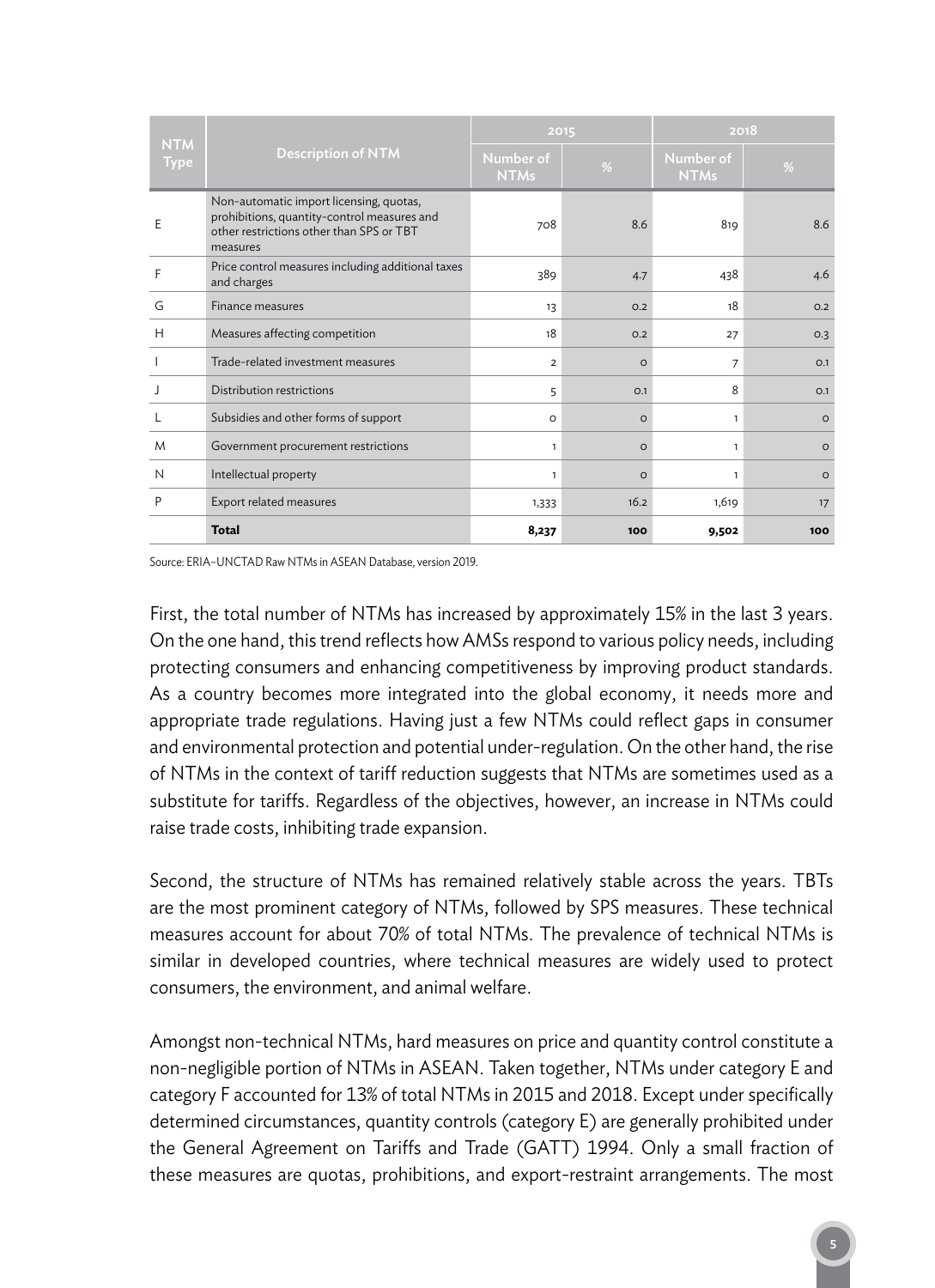used measure is non-automatic licensing (category E1). In all 10 AMSs, non-automatic licensing falls in the top-15 NTMs by share. Apart from economic reasons, some licensing requirements serve religious, political, or security goals, but the measures' objectives are not always clear-cut. Regarding price controls, the most used NTM is category F6, on additional charges and taxes levied in connection with government services, including fees on customs inspection, processing, and servicing, and on import licences. These measures are often used to complement SPS measures and TBT. In addition, import charges sometimes make up for declining tariff revenue.

Export-related measures (category P) constitute approximately 17% of NTMs. Conformity assessment is the most popular sub-category under P. Compared with NTMs on imports, export-related measures are less likely to be used with protectionist intent. The prevalence of NTMs on exports, however, could impose a substantial burden on exporters and, as a consequence, impede an economy's competitiveness. Burdens include the lack of good infrastructure, firms' limited capability, and weak enforcement agencies.

Table 2 details the distribution of NTMs by country. We group the composition of NTMs into five categories – A, B, E and F, P, and others.

| Country              | <b>Total</b><br>(number) |      | A (in $%$ ) |      | B (in %) |      | E and F $(in %)$ |      | P (in %) |      | Others (in %) |      |
|----------------------|--------------------------|------|-------------|------|----------|------|------------------|------|----------|------|---------------|------|
|                      | 2015                     | 2018 | 2015        | 2018 | 2015     | 2018 | 2015             | 2018 | 2015     | 2018 | 2015          | 2018 |
| Brunei<br>Darussalam | 555                      | 562  | 32.1        | 31.7 | 43.4     | 43.6 | 13.8             | 14.1 | 10.5     | 10.5 | O.2           | O.1  |
| Cambodia             | 276                      | 367  | 12.3        | 13.4 | 34.8     | 35.7 | 21.3             | 18.5 | 31.2     | 31.9 | O.4           | 0.5  |
| Indonesia            | 767                      | 977  | 19.8        | 24.5 | 48.2     | 44.7 | 10.9             | 10.9 | 13.4     | 12.7 | 7.7           | 7.2  |
| Laos                 | 342                      | 520  | 14.3        | 10.8 | 19.3     | 27.1 | 32.8             | 25.3 | 29.2     | 33.1 | 4.4           | 3.7  |
| Malaysia             | 876                      | 920  | 36.2        | 35.2 | 40.6     | 40.4 | 7.9              | 8.5  | 14.6     | 15.2 | 0.7           | 0.7  |
| Myanmar              | 193                      | 267  | 40.4        | 30.0 | 17.1     | 19.1 | 18.2             | 21.0 | 21.8     | 24.0 | 2.5           | 5.9  |
| Philippines          | 1075                     | 1220 | 29.4        | 29.8 | 27.7     | 29.3 | 20.8             | 20.4 | 18.6     | 17.0 | 3.5           | 3.5  |
| Singapore            | 587                      | 610  | 22.3        | 22.3 | 51.4     | 49.3 | 17.1             | 17.5 | 9.2      | 10.7 | $\circ$       | O.2  |
| Thailand             | 3039                     | 3295 | 39.6        | 38.1 | 33.4     | 33.3 | 8.7              | 8.7  | 13.0     | 13.7 | 5.3           | 6.2  |
| Viet Nam             | 527                      | 764  | 22.4        | 14.9 | 27.9     | 40.6 | 14.4             | 12.7 | 31.7     | 28.7 | 3.6           | 3.1  |
| Total/average        | 8237                     | 9502 | 26.9        | 25.1 | 34.4     | 36.3 | 16.6             | 15.8 | 19.3     | 19.7 | 2.81          | 3.14 |

**Table 2:** Non-tarif Measures by Type and by Country, 2015 and 2018

Note: A= Sanitary and Phytosanitary; B= Technical Barriers to Trade; E = Non-automatic import licensing, quotas, prohibitions, quantity-control measures and other restrictions other than SPS and TBT; F = Price control measures; P = export-related measures.

Source: ERIA–UNCTAD Raw NTMs in ASEAN Database, version 2019.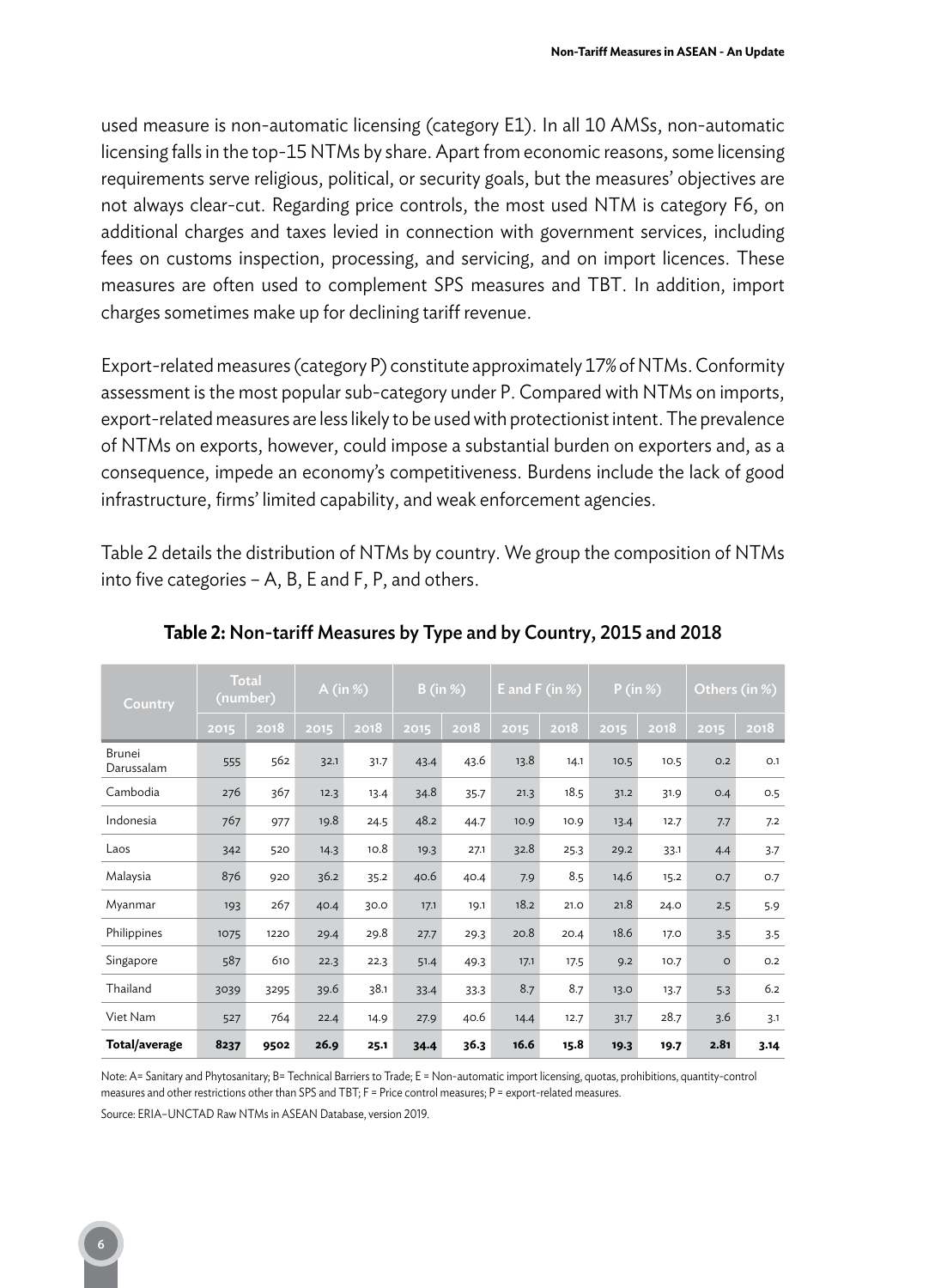Table 2 reveals notable cross-country heterogeneity in the structure of NTMs. Although on the rise in all 10 countries, the numbers of NTMs are substantially different across countries. Thailand has the largest number of NTMs, accounting for about one-third of all NTMs in ASEAN. The Philippines has the second largest but falls far behind, with 1,220 in 2018. Cambodia and Myanmar have the fewest, with 367 and 267, respectively.

However, the numbers are not easily comparable across countries for three reasons. First, a large NTM count does not imply stricter protection. Second, NTM count statistics reflect important sources of discrepancy in the way countries issue their regulations. For example, a country that promulgates product- or partner-specific regulations will see more NTMs than a country that uses a single regulation to regulate broad product categories. Third, a single import restriction can be significantly more restrictive than several transparent labelling and packaging requirements. Thus, in interpreting the prevalence of NTMs, one should utilise a combined set of criteria. Other indicators, presented later in this section, will shed more light on this issue.

Consistent with the trend observed in Table 1, SPS measures and TBT are used extensively by individual countries. For TBT, the increasing trend seems dominant. A decline in the share of TBT, if any, is relatively small. TBT measures contribute over 40% of total NTM stock in half the countries. SPS measures are particularly popular in Thailand, Malaysia, Brunei, and Myanmar, where over 30% of NTMs are SPS measures. The share of SPS measures is significantly lower than that of TBT in Cambodia, Indonesia, Lao People's Democratic Republic (Lao PDR), Singapore, and Viet Nam.

NTMs under E, F, and P are widely used amongst AMSs, notably Cambodia, Lao PDR, Myanmar, and Viet Nam, where these NTMs constitute around 40% of total NTMs. In Lao PDR, approximately 60% of NTMs are under E, F, and P. The heavy use of these measures highlights the need for smooth and effective implementation. Governments can achieve this by improving institutional capacity and infrastructure.

The use of NTMs varies not only across countries but also across products. Some products such as food, chemicals, machinery, and electrical machinery are heavily regulated to protect consumers and the environment. Others are less regulated due to their nature. Table 3 reports the number of NTMs, ASEAN-wide, by 1-digit Harmonised System (HS) sectors. Agricultural products, including animal products and vegetables, account for the lion's share of NTMs. Most NTMs in this sector are governed by ministries of agriculture as SPS measures and TBT for health and safety concerns. Food products are subject to tighter regulations for the same reason. On top of that, sensitive products such as rice and sugar are subject to quantity or price controls.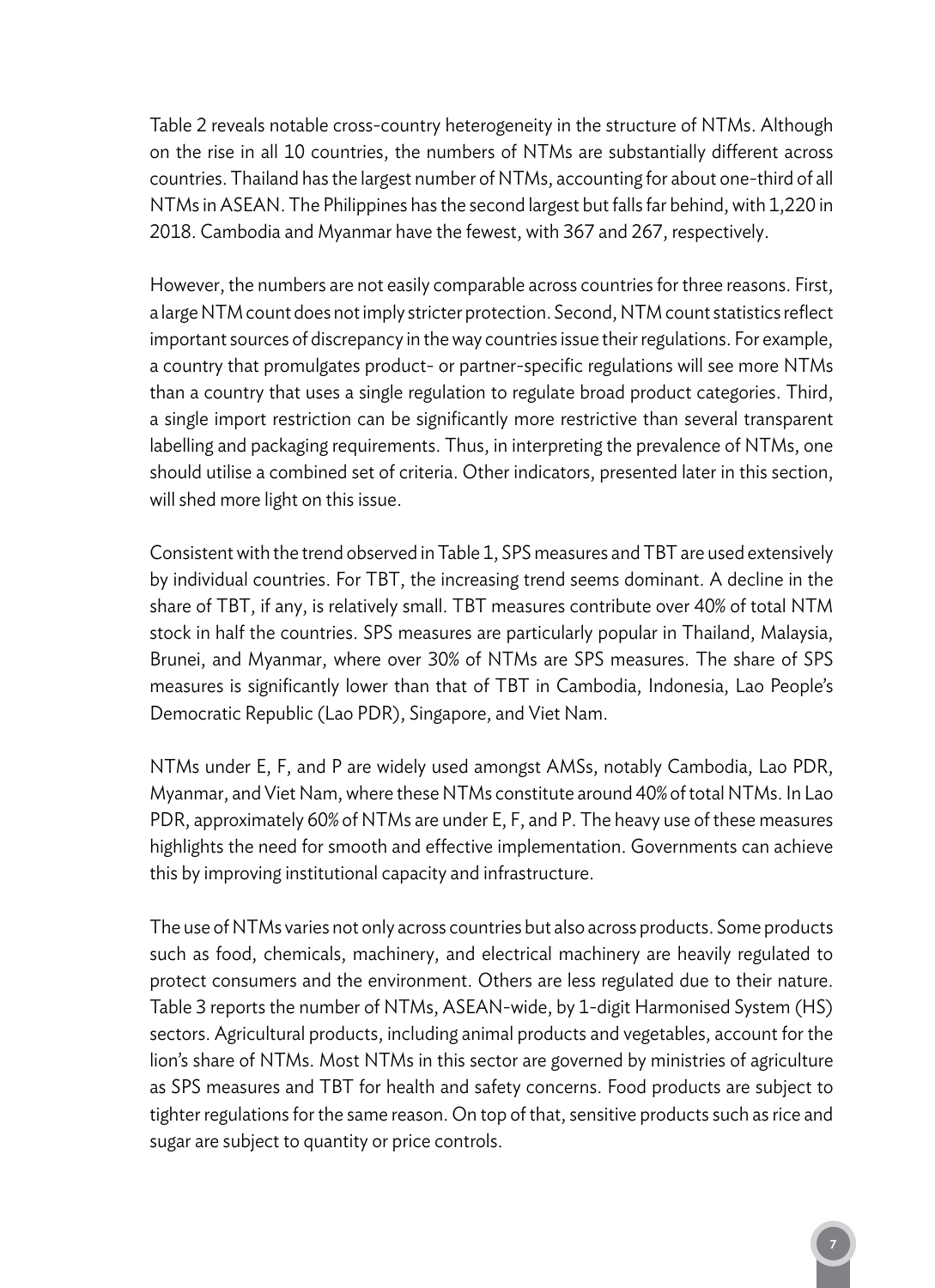For non-food and non-agricultural products, TBT are more popular. Top-ranked sectors are chemicals and allied industries, machinery and electrical machinery, and mineral products. The first group accounts for around 11% of total NTMs, the second and third each for about 7%. Chemical products, including pharmaceuticals, fertilisers, explosives, and others, affect health and safety, so it is not surprising that they are heavily regulated. Indeed, the ministry of health is amongst the top issuing agencies for NTMs on chemical products. As for machinery and electrical machinery and mineral products, it is worth noting that they are trade-intensive. $\rm ^6$  The prevalence of NTMs on these products reflects the need to monitor trade. Such regulations can reduce information asymmetries and enhance the quality of imported final or intermediate inputs, but can also have tradedistorting effects if not well-designed and implemented.

|                                   | 2015              |                | 2018                     |                         |  |
|-----------------------------------|-------------------|----------------|--------------------------|-------------------------|--|
| Sector                            | Total<br>(number) | Share (in %)   | <b>Total</b><br>(number) | Share (in %)            |  |
| Animal & Animal Products          | 1,762             | 21.4           | 2,069                    | 21.8                    |  |
| Chemicals & Allied Industries     | 936               | 11.4           | 1,089                    | 11.5                    |  |
| Foodstuffs                        | 1,148             | 13.9           | 1,226                    | 12.9                    |  |
| Footwear / Headgear               | 20                | 0.2            | 23                       | O.2                     |  |
| Machinery / Electrical            | 520               | 6.3            | 636                      | 6.7                     |  |
| Metals                            | 202               | 2.5            | 223                      | 2.3                     |  |
| <b>Mineral Products</b>           | 483               | 5.9            | 685                      | 7.2                     |  |
| Miscellaneous                     | 202               | 2.5            | 225                      | 2.4                     |  |
| Plastics/Rubbers                  | 213               | 2.6            | 239                      | 2.5                     |  |
| Raw Hides, Skins, Leather, & Furs | 9                 | O.1            | 7                        | O.1                     |  |
| Stone / Glass                     | 178               | 2.2            | 194                      | $\overline{\mathbf{2}}$ |  |
| <b>Textiles</b>                   | 43                | 0.5            | 45                       | 0.5                     |  |
| Transportation                    | 164               | $\overline{2}$ | 214                      | 2.3                     |  |
| Vegetable Products                | 2,242             | 27.2           | 2,488                    | 26.2                    |  |
| Wood & Wood Products              | 115               | 1.4            | 139                      | 1.5                     |  |
| <b>Total</b>                      | 8,237             | 100            | 9,502                    | 100                     |  |

#### **Table 3:** NTMs by Sector, 2015 and 2018

Note: Sectors are as defined by HS 2017 2-digit sections.

Source: Authors' (unweighted) calculations based on ERIA–UNCTAD Raw NTMs in ASEAN Database, version 2019.

In 2017, electrical machinery and mechanical appliances accounted for approximately 35% of ASEAN exports and imports. Mineral fuels and mineral oils contribute to over 10% of ASEAN trade (ASEAN Secretariat, 2018).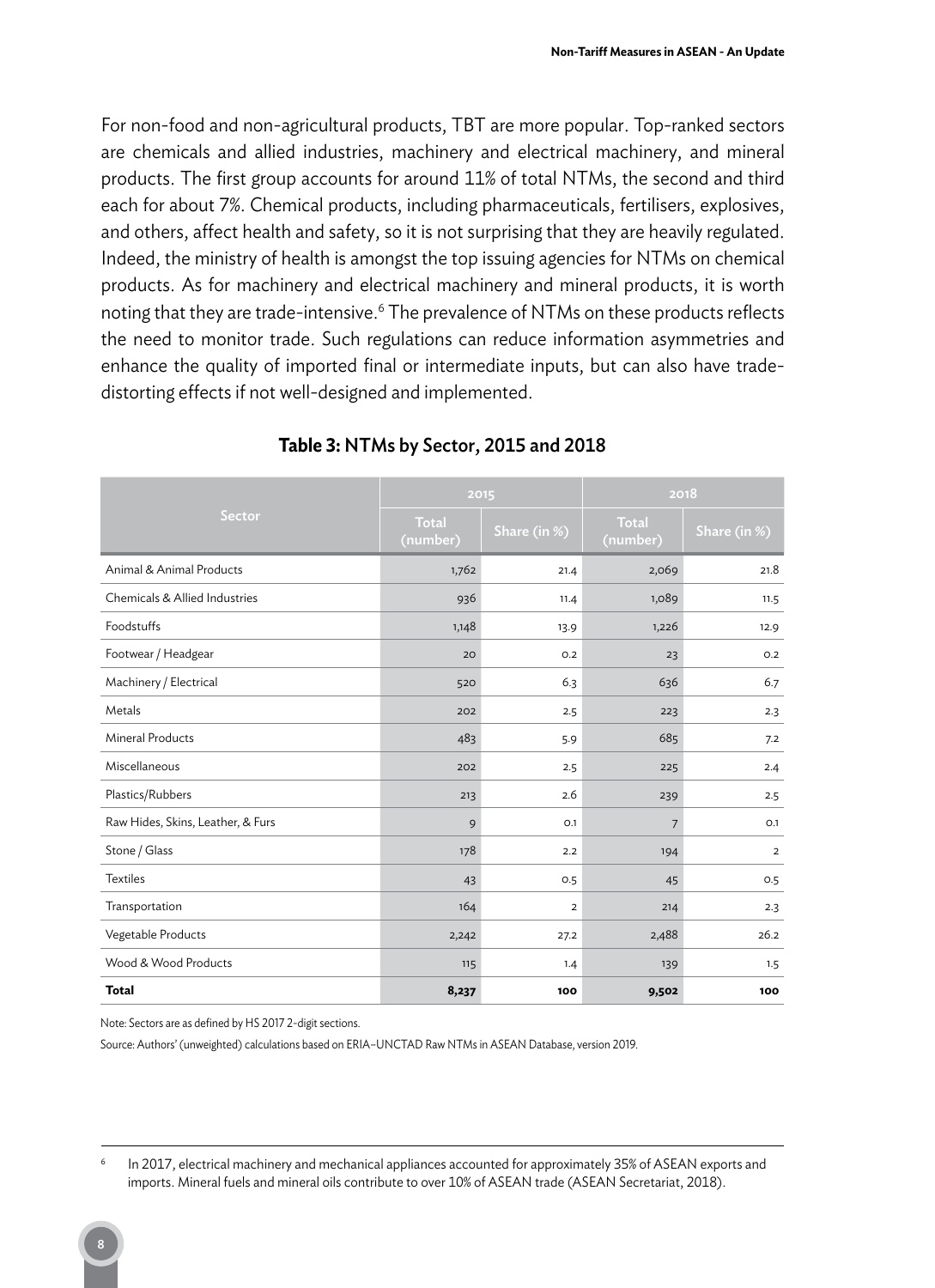NTM count statistics are not, per se, indicative of NTMs' potential impact on trade. Efforts have been made to measure the trade effect of NTMs, utilising trade data at the country-product level and, to some extent, the firm level. Since this report sets the scene for further analysis of NTMs, we utilise only simple indicators based on the inventory approach – in particular, we rely on frequency index, coverage ratio, and prevalence score.

The frequency index measures the share of traded products affected by at least one NTM. Since all products are treated equally, the frequency index does not reflect the importance of each product in the export or import basket. For example, if NTMs are applied to a small number of products, the frequency index is small. But if these products are trade-intensive, the NTMs' effect on trade can be large. The coverage ratio overcomes this weakness by measuring the share of trade value, instead of counting the number of products, affected by at least one NTM.

Notwithstanding their straightforward interpretation, the frequency index and coverage ratio suffer from one drawback: they do not count the number of NTMs per product. It is rare to observe a single NTM imposed on each traded product. Usually, several measures are combined. A product can be subjected to a sanitary standard under SPS chapter A, plus a technical measure on quality in TBT chapter B, together with non-automatic licensing under E. Within a chapter, different measures can also be applied in parallel. For TBT reasons, for instance, labelling, production requirement, product safety requirement, and conformity assessment can be applied simultaneously to a single product. Arguably, the more NTMs applied to the same product, the larger the potential trade effect on that product (Nicita and Gourdon, 2013). 7 The prevalence score is thus introduced to capture the average number of NTMs per product.

Finally, these indicators, despite being informative, do not capture the stringency of NTMs. Two countries may apply the same technical NTM to the same product. Yet, more often than not, there is a gap in the strictness of NTMs. Whilst risk to consumers is an important concern, stricter-than-necessary standards burden traders. Some countries may take advantage of the gap to use standards as a disguised trade barrier.

Figure 1 and Figure 2 compare the pattern of import NTMs by country in 2015 and in 2018. Both figures demonstrate significant cross-country differences in NTM prevalence. Imports tend to be more heavily regulated in less developed economies. NTMs regulated more than 80% of imports – measured by number of products and import value – in Cambodia, Lao PDR, Myanmar, and Viet Nam in 2018. Myanmar exhibits a remarkable surge. Within 3 years, its frequency index and coverage ratio have increased by

The appendix explains the methodology.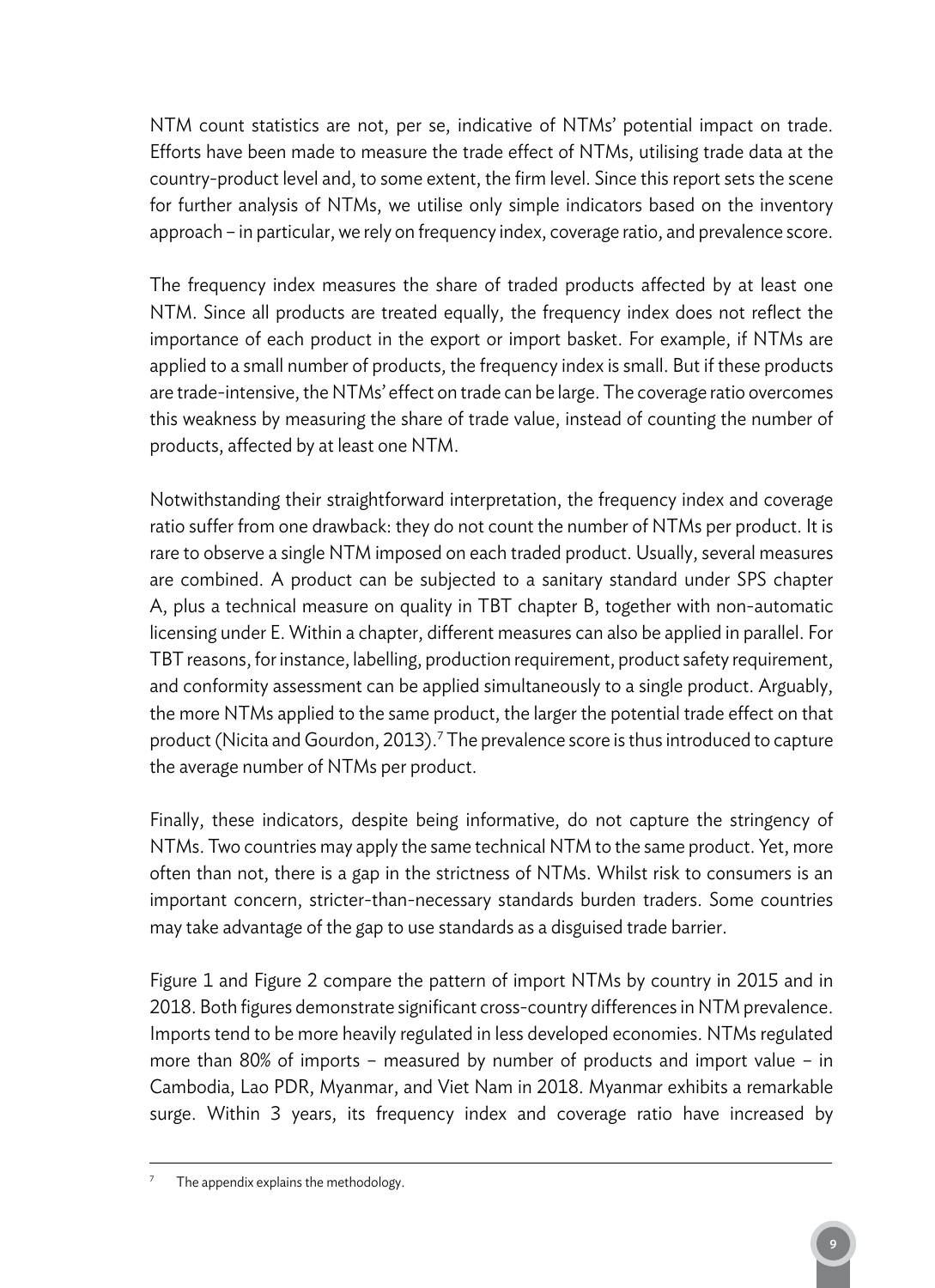approximately 50 and 20 percentage points, respectively, partly reflecting the country's effort to reintegrate into the global market after decades-long political turmoil. The Philippines' frequency index and coverage ratio are close to 80%. The four countries show little discrepancy between coverage ratio and frequency index indicators.

In Singapore, Brunei Darussalam, and Malaysia, in contrast, NTMs are more concentrated. The frequency index is about 50%, whilst the coverage ratio is noticeably larger. The gap between the coverage ratio and frequency index suggests that NTMs focus on more trade-intensive products.

The low prevalence of NTMs in Thailand seems to be in conflict with its large NTM count. Its NTMs target specific products that can only be partially defined by the 8-digit product code. 8 At the aggregate HS level, therefore, the actual range of products affected by NTMs remains relatively narrow.

Figure 1 and Figure 2 suggest a positive correlation between the trade value affected by NTMs and the average number of NTMs per product. On average, all countries apply multiple NTMs to a single product, whilst countries with larger coverage ratios and frequency indices tend to have larger prevalence scores. Viet Nam takes the lead, with approximately five NTMs per product, followed by Cambodia, Indonesia, and the Philippines. No country applies fewer than two NTMs per product. Cross-country discrepancy should be interpreted with caution: a large number may be evidence of heavy regulation, but differences may originate from how detailed a regulation is. In certain cases, the text is not detailed enough to allow the distinction of NTMs at the most disaggregated level. Then, measures are classified under a broader code, lowering the prevalence score.

Turning to exports, the patterns in Figure 3 and Figure 4 are different. Whilst Cambodia, Lao PDR, Myanmar, the Philippines, and Viet Nam are still amongst the most rigorous users of NTMs, the application of NTMs to exports is more diverse than to imports across countries. The coverage ratio is remarkably larger than the frequency index for most countries, suggesting that NTMs concentrate on export-intensive products. Brunei shows a clear deviation, however, as about 40% of its export products are subject to NTMs but less than 5% of its export value is affected. This different pattern may be due to the concentrated structure of Brunei exports; oil and gas are the largest exports, contributing more than 90% of total export revenue.

Please refer to chapter 9 for more detailed explanation.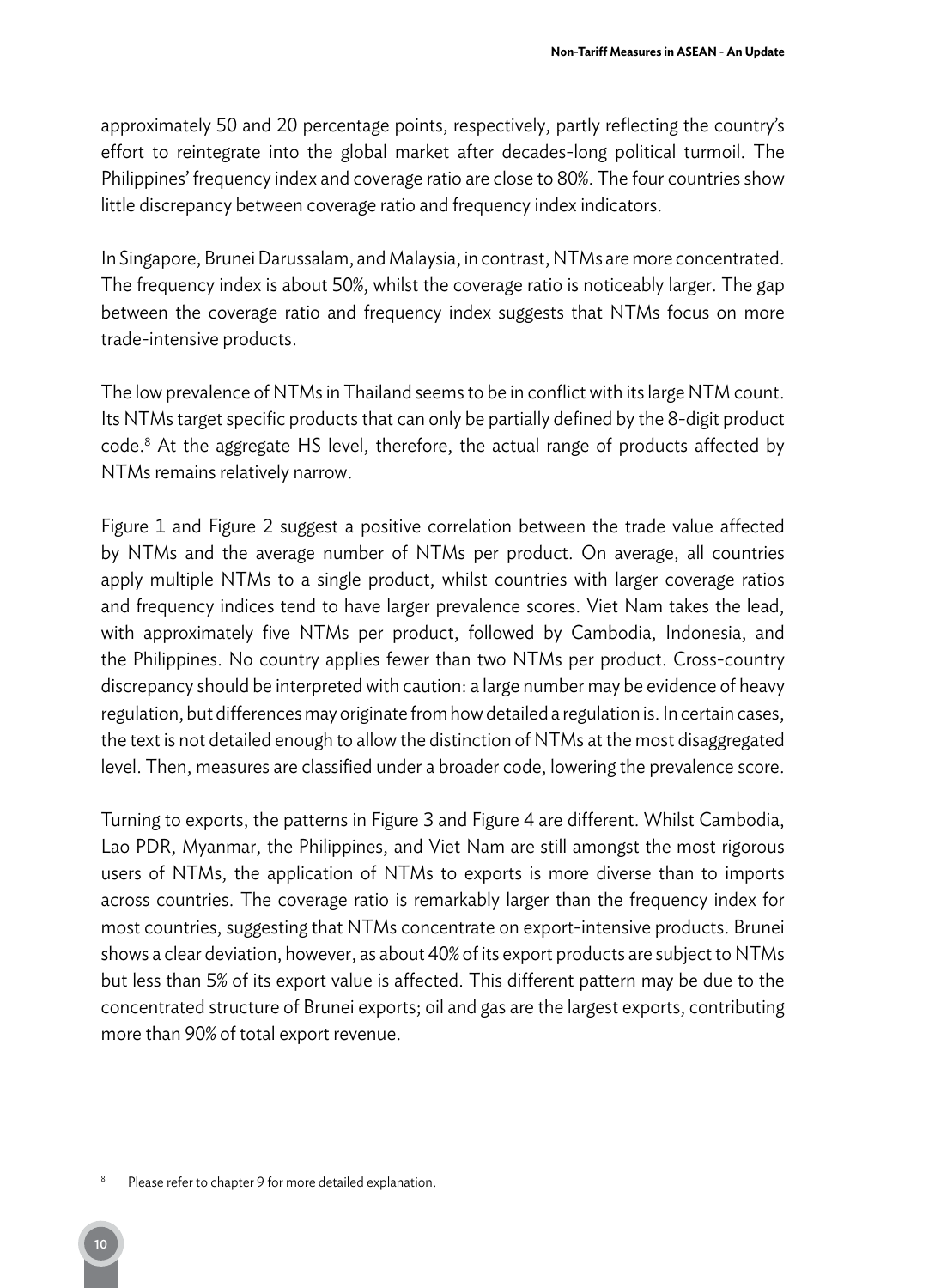The largest NTM count per product is around 2.7. Half the countries apply fewer than one NTM per product.





ASEAN = Association of Southeast Asian Nations, Lao PDR = Lao People's Democratic Republic, NTM = non-tarif measure. Note: Trade year used is based on the latest available import data at the HS 6-digit level (World Customs Organisation, 2017). Source: Authors' calculations based on the ERIA–UNCTAD Raw NTMs in ASEAN Database, version 2019



### **Figure 2:** Incidence and Prevalence of Import Non-tarif Measures by Country, 2018

ASEAN = Association of Southeast Asian Nations, Lao PDR = Lao People's Democratic Republic, NTM = non-tarif measure. Note: Trade year used is based on the latest available import data at the HS 6-digit level (World Customs Organisation, 2017). Source: Authors' calculations based on the ERIA-UNCTAD raw NTMs in ASEAN Database, version 2019.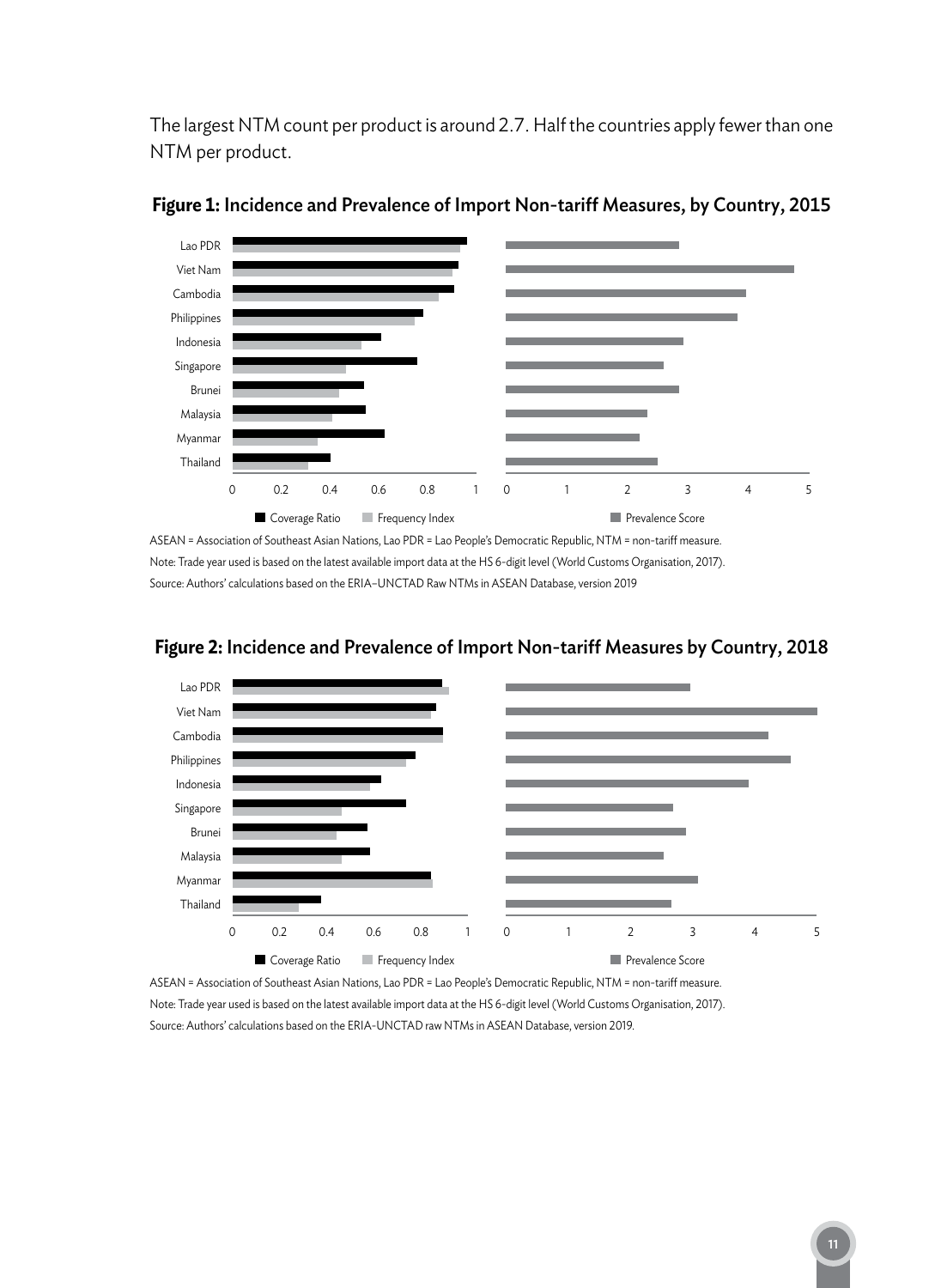

#### **Figure 3:** Incidence and Prevalence of Export Non-tarif Measures, by Country, 2015

ASEAN = Association of Southeast Asian Nations, Lao PDR = Lao People's Democratic Republic, NTM = non-tarif measure. Note: Trade year used is based on the latest available import data at the HS 6-digit level (World Customs Organisation, 2017). Source: Authors' calculations based on the ERIA-UNCTAD raw NTMs in ASEAN Database, version 2019.



#### **Figure 4:** Incidence and Prevalence of Export Non-tarif Measures by Country, 2018

Note: Trade year used is based on the latest available import data at the HS 6-digit level (World Customs Organisation, 2017). Source: Authors' calculations based on the ERIA-UNCTAD raw NTMs in ASEAN Database, version 2019.

Figure 5 and Figure 6 provide a snapshot of import NTMs by product group, giving rise to three notable observations. First, animal, vegetable, and food products are the most regulated sectors, with NTMs affecting more than 80% of their imports. The average number of NTMs per product in these sectors is substantially higher than average – exceeding 10 measures each. The NTMs on agriculture and food products address health and safety concerns.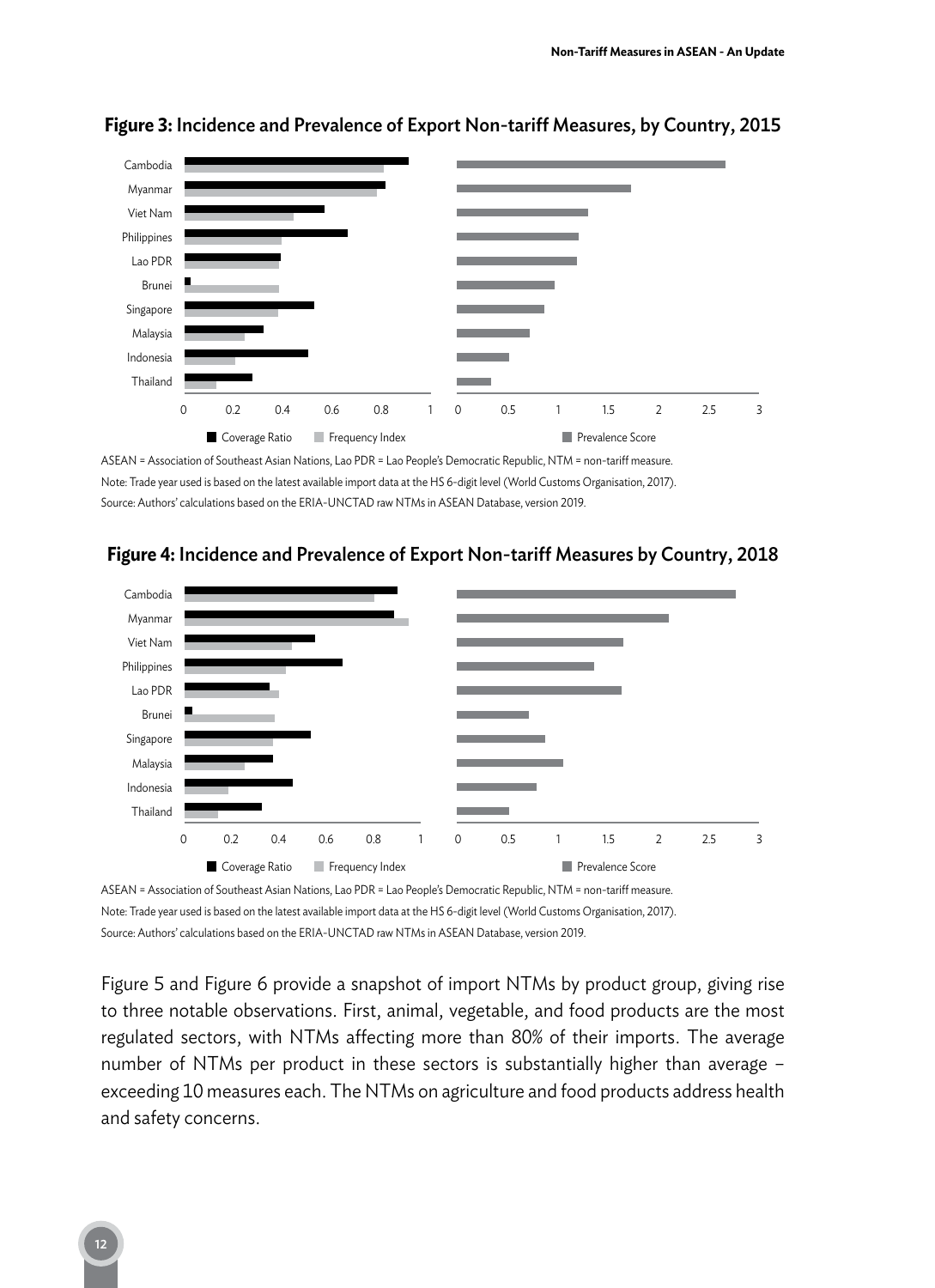Second, trade-intensive manufacturing sectors, including those with deeper participation in global value chains, such as machinery and electrical machinery and transportation, are heavily regulated. As the impact of NTMs is compounded when a semi-finished product moves back and forth across borders, the high incidence of NTMs in these sectors could raise trade costs for exporters and importers at different stages along the supply chain.

Finally, NTMs are less prevalent in resource-based sectors such as stone and glass, minerals, and metals, which are relatively homogeneous and require fewer specific standards.

Figure 7 and Figure 8 illustrate the incidence of NTMs by export sector. Like imports, agricultural products are subject to a large incidence of NTMs. In manufacturing, NTMs are prominent in machinery and electrical machinery. However, the number of NTMs per export product and the ratio of exports affected by NTMs are generally smaller than those of imports. Resource-based products such as fuels and wood also exhibit a large incidence of NTMs, which may reflect the need to preserve natural resources.



### **Figure 5:** Incidence and Prevalence of Import Nontarif Measures in ASEAN, by Sector, 2015

ASEAN = Association of Southeast Asian Nations, Lao PDR = Lao People's Democratic Republic, NTM = non-tarif measure. Notes:

1. Trade year used is based on the latest available import data at the HS 6-digit level (World Customs Organisation, 2017).

2. Sector as defined in HS 2017 2-digit sections (World Customs Organisation, 2017).

Source: Authors' calculations based on the ERIA-UNCTAD raw NTMs in ASEAN Database, version 2019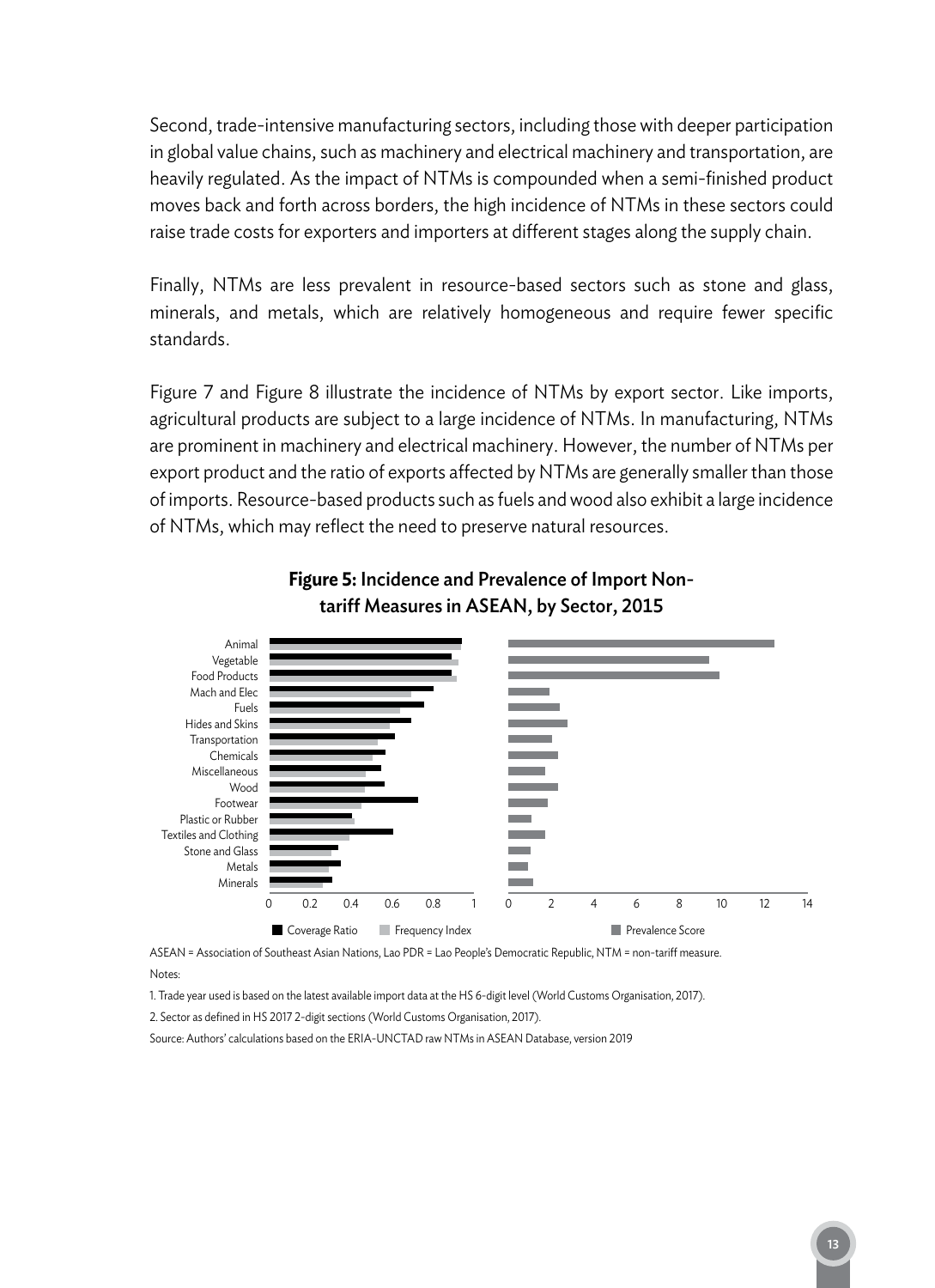

### **Figure 6:** Incidence and Prevalence of Import Nontariff Measures in ASEAN, by Sector 2018

ASEAN = Association of Southeast Asian Nations, Lao PDR = Lao People's Democratic Republic, NTM = non-tarif measure. Notes:

1. Trade year used is based on the latest available import data at the HS 6-digit level (World Customs Organisation, 2017).

2. Sector as defined in HS 2017 2-digit sections (World Customs Organisation, 2017).

Source: Authors' calculations based on the ERIA-UNCTAD raw NTMs in ASEAN Database, version 2019.



### **Figure 7:** Incidence and Prevalence of Export Nontariff Measures in ASEAN, by Sector, 2015

ASEAN = Association of Southeast Asian Nations, Lao PDR = Lao People's Democratic Republic.

Notes:

1. Trade year used is based on the latest available import data at the HS 6-digit level (World Customs Organisation, 2017).

2. Sector as defined in HS 2017 2-digit sections (World Customs Organisation, 2017).

Source: Authors' calculations based on ERIA–UNCTAD Raw NTMs in ASEAN Database, version 2019.

#### 14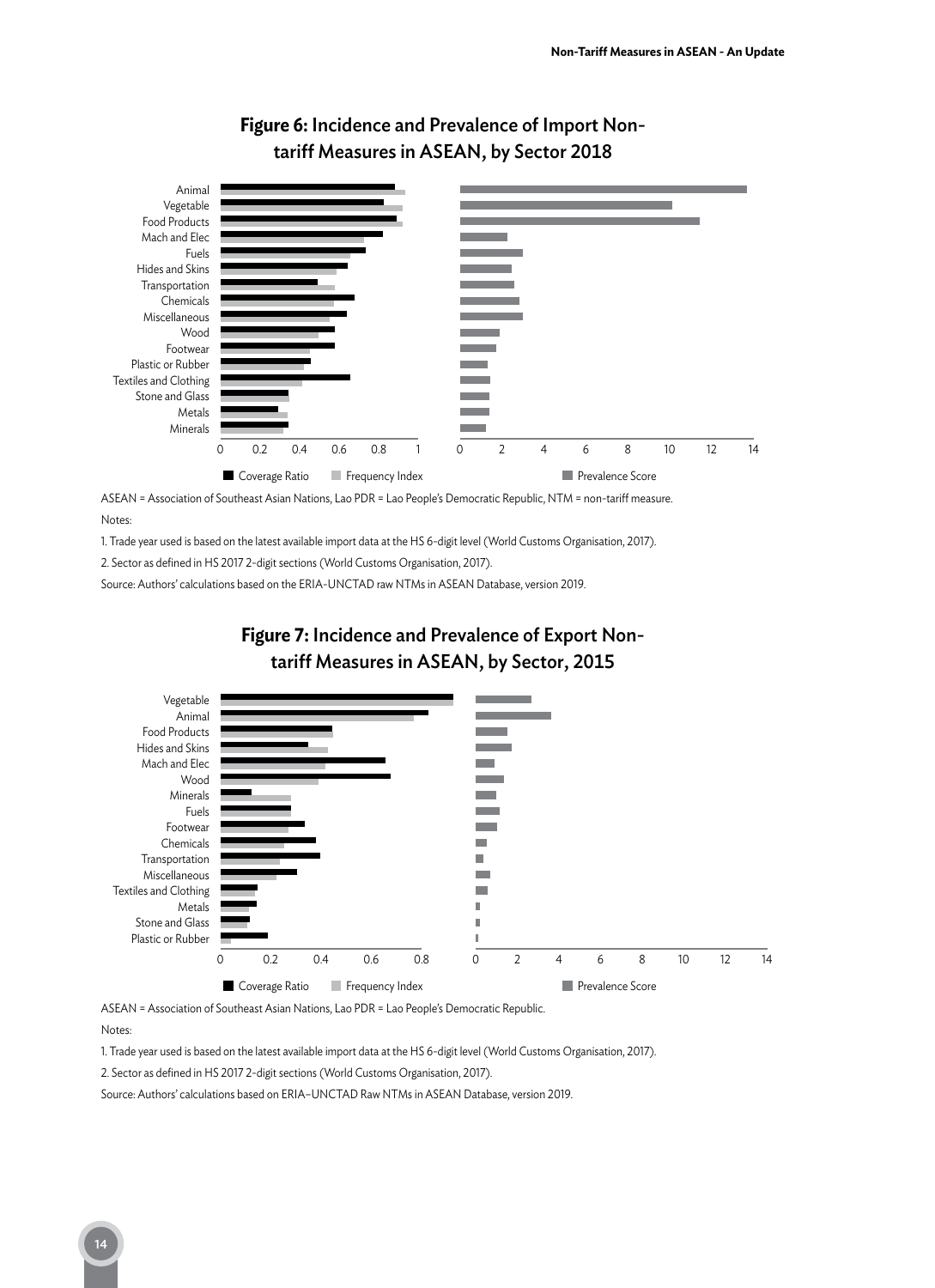

### **Figure 8:** Incidence and Prevalence of Export Nontariff Measures in ASEAN by Sector, 2018

1. Trade year used is based on the latest available import data at the HS 6-digit level (World Customs Organisation, 2017).

2. Sector as defined in HS 2017 2-digit sections (World Customs Organisation, 2017).

Source: Authors' calculations based on ERIA–UNCTAD Raw NTMs in ASEAN Database, version 2019.

Overall, the pattern of NTM application in ASEAN countries is largely in line with international practice, where most NTMs are SPS measures or TBT. Agricultural products and manufacturing sectors with deep participation in global value chains – such as machinery, electronics, and transportation – are amongst the most heavily regulated.

### **4. Complementarity Between Tariffs and Non-tariff Measures**

NTMs can sometimes be used to achieve the same policy outcomes as tariffs: to protect domestic producers and to reclaim revenue loss due to tariff liberalisation. The expanding imposition of NTMs in the context of tariff reduction suggests that they might be used as a substitute for tariffs (Ing, Cordoba, and Cadot, 2016). If low tariffs are found alongside heavy NTM use, a country may likely be replacing tariffs with NTMs for protection. 9

To explore whether NTMs are levied to complement or substitute for tariffs, we compute simple correlation between tariffs and indicators of NTM pervasiveness at the country level. Results are in Figure 9. Contrary to the opposite movement found at the aggregate

The interpretation of the opposite case, when high tariffs couple with low NTM counts, is not straightforward. The modest use of NTMs could be a sign of under-regulation, amongst others.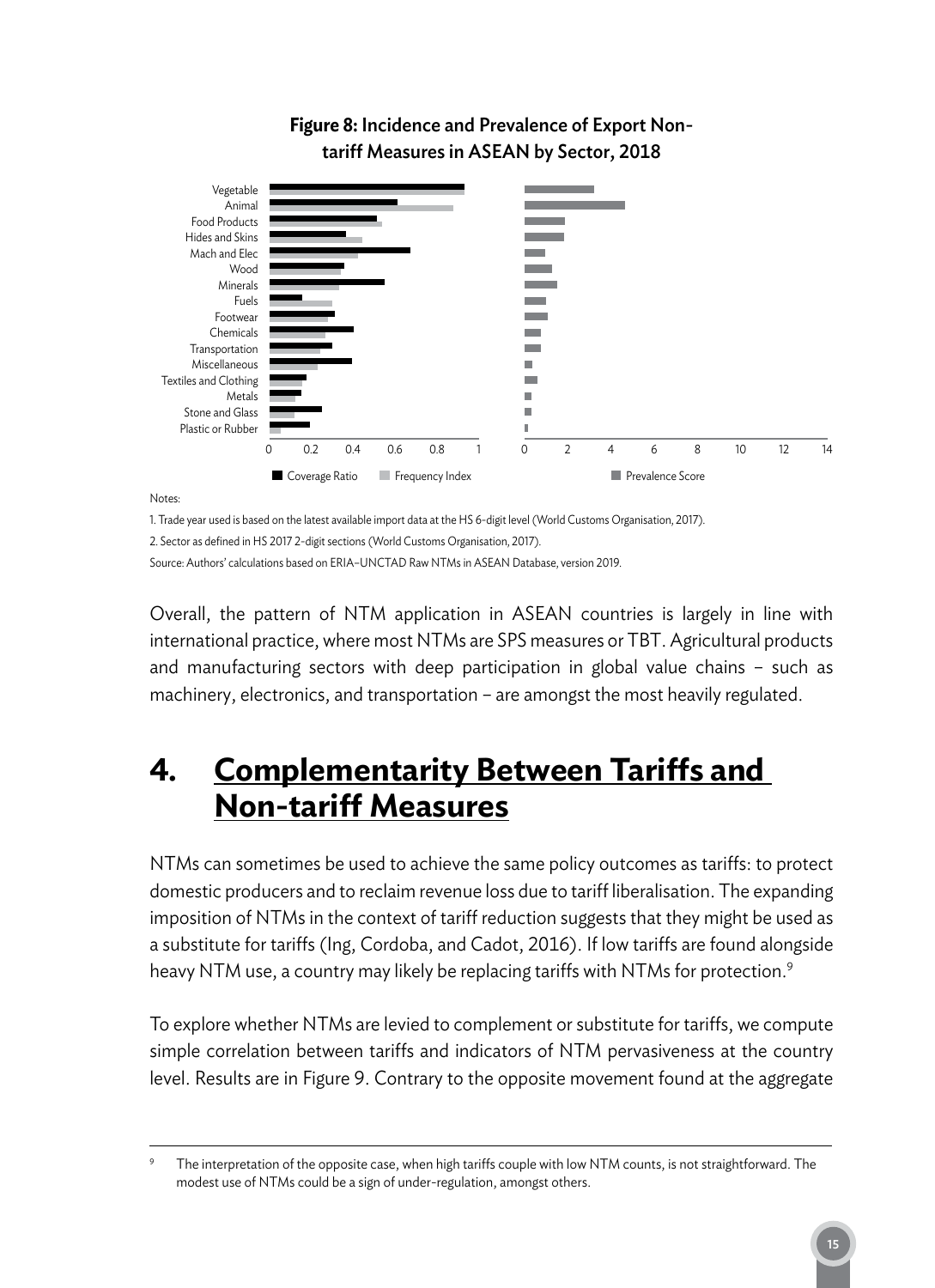level, Figure 9 demonstrates complementarity between NTMs and tariffs. Although large variance exists across countries, a positive correlation is observed. Countries with more protective tariff regimes tend to impose more NTMs, and vice versa. A clear deviation is Thailand, where a relatively high tariff level pairs with significantly lower NTM imposition.

Richer countries, particularly Singapore and Brunei, are at the lowest end of the shaded area, which might suggest that they are more committed to reducing all types of trade barriers. In contrast, a combination of high tariffs and large NTM prevalence in countries at the higher end in the panels, such as Cambodia and Lao PDR, may indicate stronger protection. 10



**Figure 9:** Complementarity between tarifs and Non-tarif Measures

Note: The fitted line is obtained from a linear regression of coverage ratio or frequency index of NTMs on tarifs. The shaded area captures confidence interval of the mean.

Source: Authors' calculations based on ERIA–UNCTAD Raw NTMs in ASEAN Database, version 2019.

### **5. Addressing Non-tariff Measures in ASEAN – The Way Forward**

### **5.1 Regional Initiative**

### *Mechanism at Work*

ASEAN's efforts to address NTMs is manifested in various agreements, strategic action plans, and guidelines. Four areas have been the focus of ASEAN in relation to NTMs: (1) ATIGA, (2) AEC 2025 Trade Facilitation Strategic Action Plan (SAP), (3) Guidelines for

MFN = most favoured nation, NTM = non-tariff measure.

<sup>&</sup>lt;sup>10</sup> Figure 9 does not indicate a causality relationship.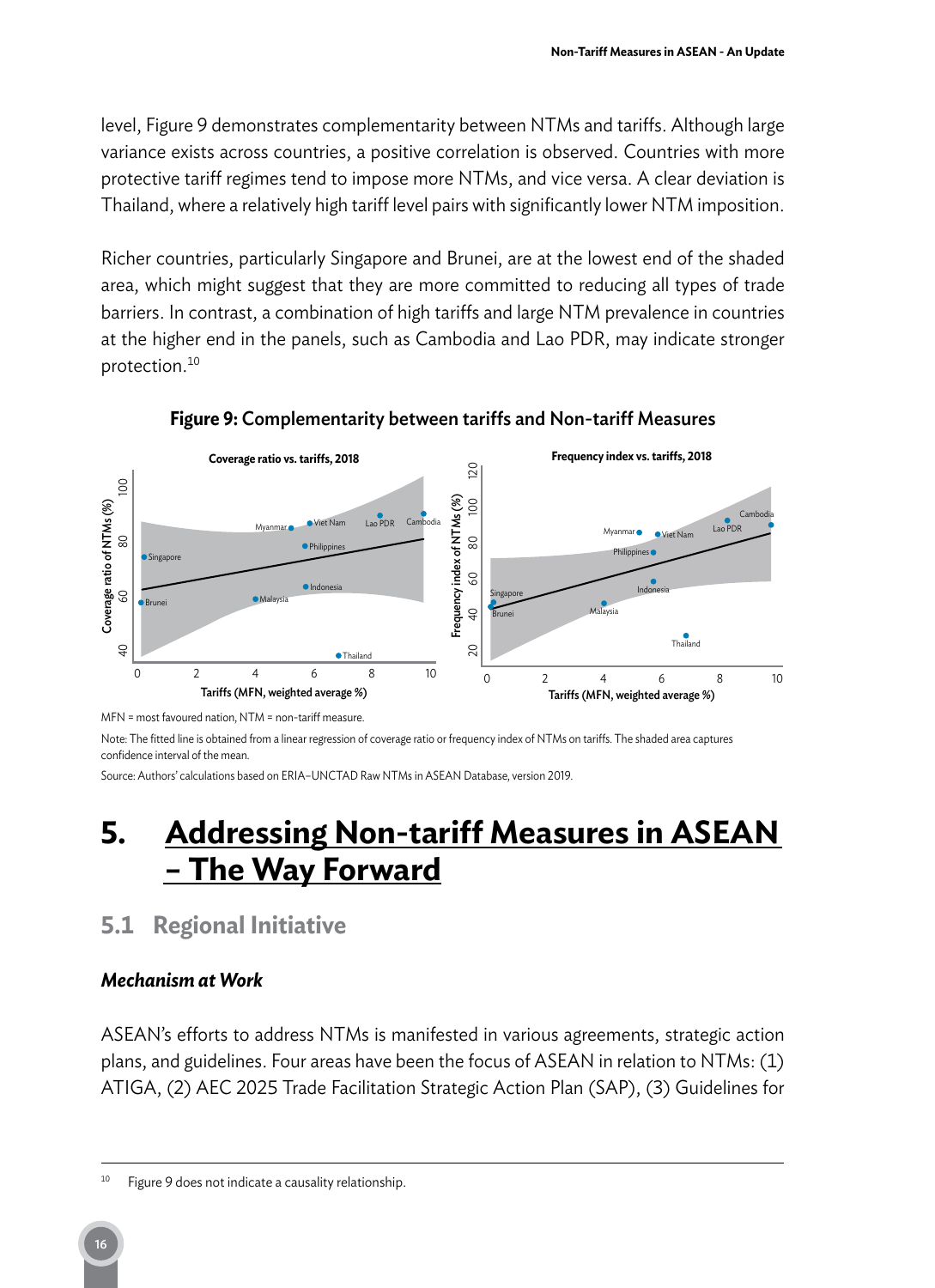the Implementation of ASEAN Commitments on Non-Tariff Measures on Goods, and (4) Good Regulatory Practice (GRP) Core Principles.

First, the ATIGA, which contains several provisions relevant to ensuring transparency and management of NTMs: Article 11 (Notification Procedures), Article 12 (Publication and Administration of Trade Regulations), Article 13 (ASEAN Trade Repository), Article 40 (Application of Non-Tariff Measures), and Article 42 (Elimination of Other Non-Tariff Barriers). These provisions are similar to the AMS obligations in the WTO agreement.

For instance, Article 11 of the ATIGA contains the notification procedures that an AMS must follow for any measure, including NTMs, that may potentially affect the ATIGA's operation. This provision allows other AMSs to comment within a certain period before the measure takes effect. Any notification of the measure shall be made to the ASEAN Senior Economic Officials Meeting (SEOM) and the ASEAN Secretariat.

Articles 12 and 13 set the obligations for ensuring transparency of trade-related information. Article 13 provides for the establishment of a trade repository, in which NTM information is a key component. <sup>11</sup> The original idea was to have a centralised ASEAN trade repository, to be maintained by the ASEAN Secretariat. Later, however, the consensus was that establishing the national trade repositories (NTRs) would serve as an interim step towards developing the ASEAN trade repository.

Article 40 stipulates that AMSs shall not adopt or maintain any NTMs on intra-ASEAN export and import activities, unless such action is consistent with AMS rights and obligations under the WTO or ATIGA. Article 40 also notes that any application of measures should be consistent with other related provisions in the ATIGA, particularly Articles 11, 12, and 13.

Article 42 obligates AMSs to review the ASEAN NTM database mentioned in Article 40 to identify, with a view to eliminating, NTBs other than those identified as quantitative restrictions. NTBs will be eliminated through various ASEAN bodies such as the Coordinating Committee for the Implementation of the ATIGA (CCA), ASEAN Consultative Committee on Standards and Quality (ACCSQ), and ASEAN Committee on SPS, where these bodies will submit a recommendation to the ASEAN Free Trade Area (AFTA) Council through the SEOM. The provision indicates the tranches and timelines

Nine areas of trade-related information include (1) tariff nomenclature; (2) most favoured nation tariffs, preferential tarifs ofered under this Agreement and other Agreements of ASEAN with its Dialogue Partners; (3) Rules of Origin; (4) NTMs; (5) national trade and customs laws and rules; (6) procedures and documentary requirements; (7) administrative rulings; (8) best practices in trade facilitation applied by each AMS; and (9) list of AMS authorised traders.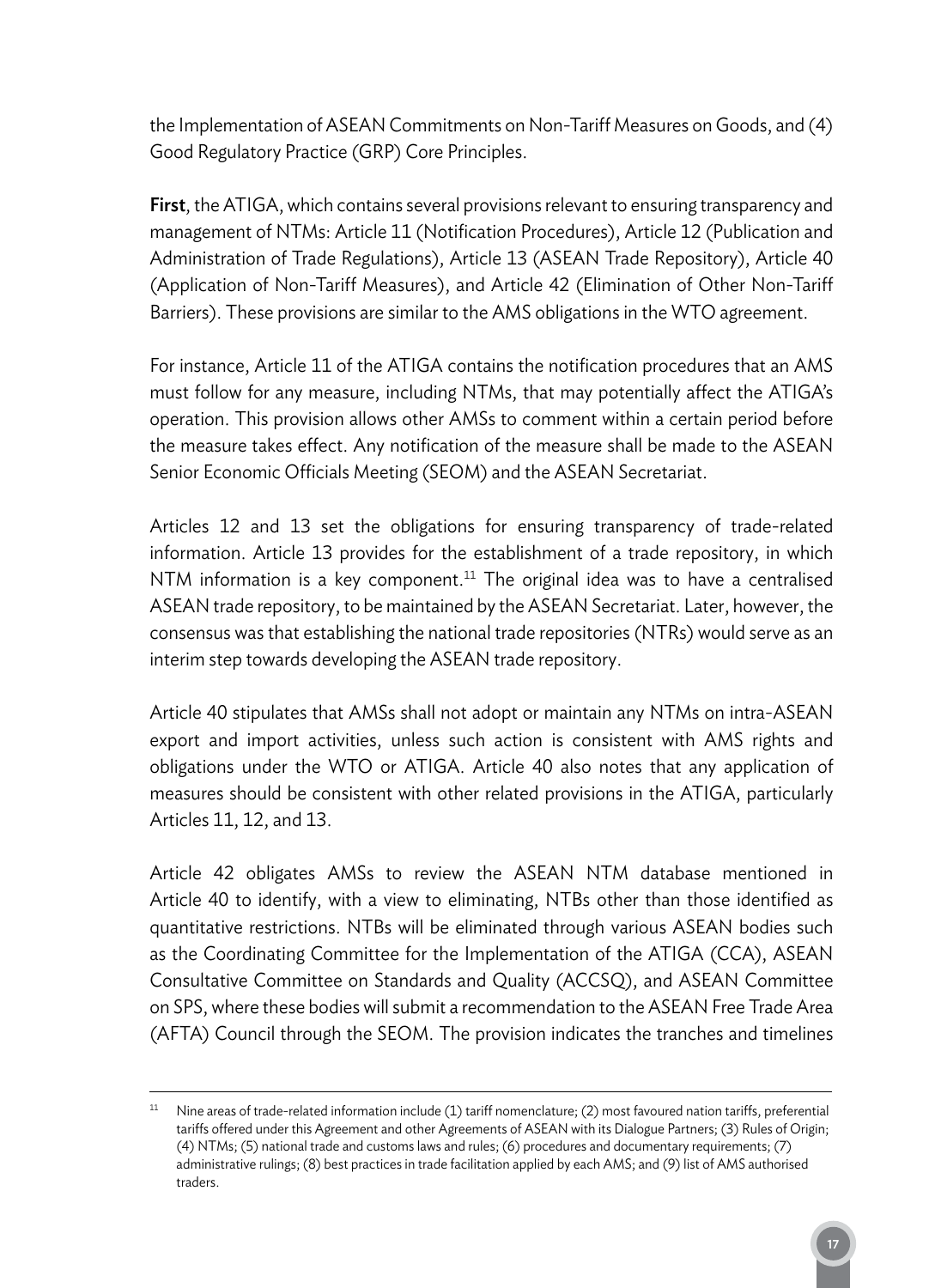by which AMSs will eliminate the identified NTBs, and such elimination shall be agreed by the AFTA Council.

In addition to the general provisions on NTMs, the ATIGA contains provisions on standards, technical regulations, and conformity assessment procedures. Chapter 7, particularly Articles 73–76, outlines procedures and requirements to address TBT through (1) Harmonisation of Standards, Technical Requirements and Conformity Assessment Procedures; (2) Mutual Recognition Arrangements (MRAs); and (3) Development of Single Regulatory Regime in certain priority integration sectors (ASEAN Secretariat, 2004). The objective of the ASEAN Agreement for the Integration of Priority Sectors is to identify measures to be implemented by AMSs, with clear timelines, to integrate the priority sectors into ASEAN in a progressive, expeditious, and systematic manner. Of the 11 priority sectors, there are only 4 – air travel, e-ASEAN, fisheries, and tourism – that the TBT Agreement does not cover as part of the work of ACCSQ. In addition to the seven remaining sectors, ASEAN has confirmed the inclusion of building and construction materials as a priority sector under the purview of the ACCSQ (for the TBT Agreement).

Second, the SAP (ASEAN Secretariat, 2017), particularly item 3, which provides a strategic objective that 'Put[s] in place an effective and responsive regional approach to efficiently address the trade distorting effect of NTMs with a view to pursuing legitimate policy objectives whilst reducing cost and time of doing business in ASEAN' (ASEAN Secretariat, 2017).

The SAP sets five key goals related to NTMs: (1) update the ASEAN NTM database, utilising the ERIA–UNCTAD NTMs in ASEAN database as a primary input; (2) crossnotify NTMs in case an AMS comes across an NTM issued by another AMS that has not been properly notified; (3) enhance the ASEAN Solutions for Investments, Services and Trade (ASSIST) mechanism – an Internet-based platform and non-binding mechanism that allows the private sector to submit complaints about NTMs, amongst other components; (4) strengthen AMS national trade facilitation committees (NTFCs) to provide a regulatory oversight function to review existing NTMs; and (5) establish a mechanism to provide the opportunity for AMSs to comment, to a certain extent, on proposed new or revised laws and regulations on border measures before their adoption.

The SAP aims to harmonise technical requirements and simplify administrative procedures based on international standards and MRAs (ASEAN Secretariat, 2017), to help traders reduce time and cost in complying with rules and procedures for trading products in ASEAN.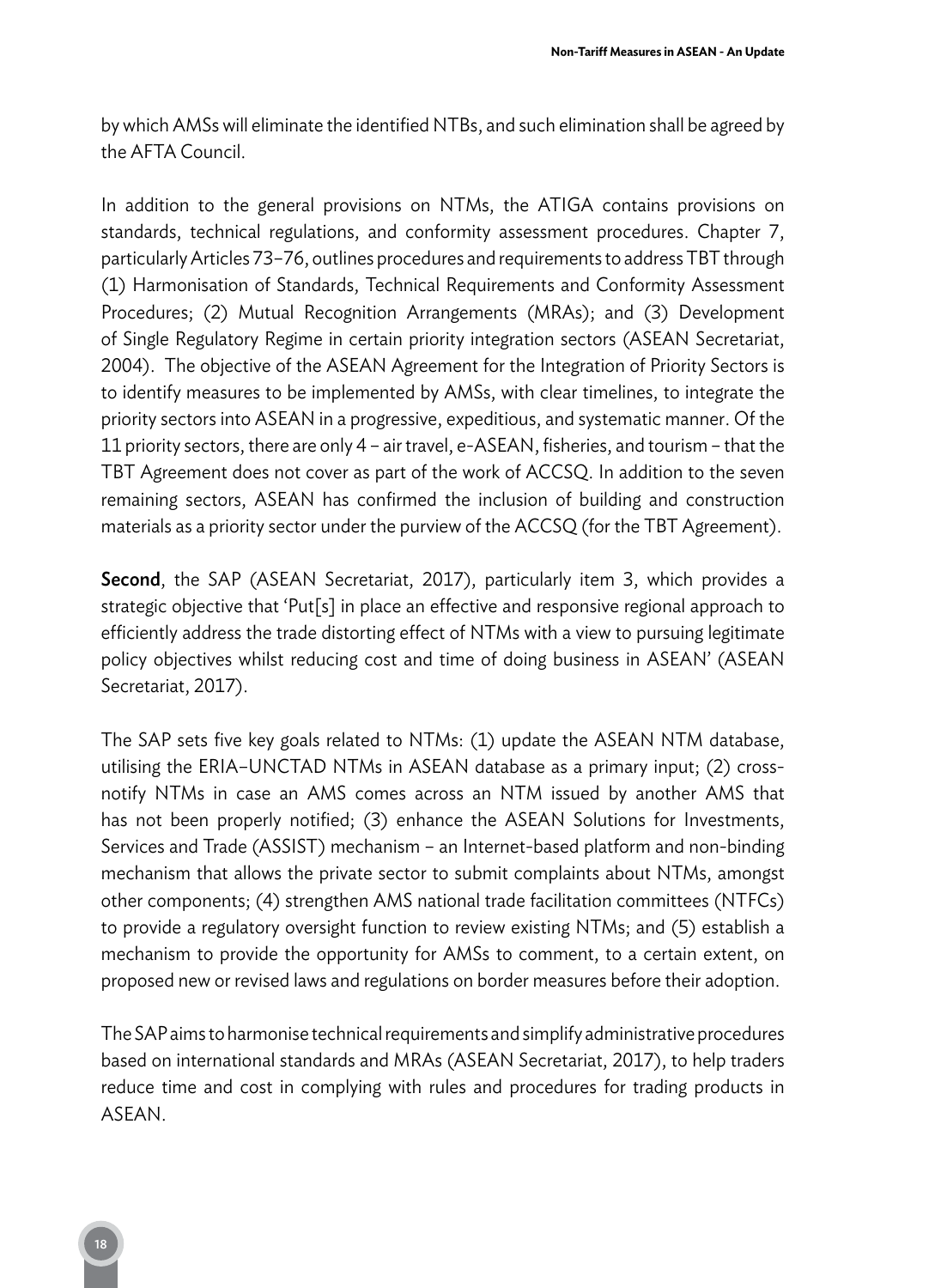Third, the Guidelines for the Implementation of ASEAN Commitments on Non-Tariff Measures on Goods, which provide a general framework to improve the transparency and management of NTMs. The recently adopted non-binding guidelines provide for operationalising key ATIGA elements and provisions related to NTMs, such as Article 11 (Notification Procedures), Article 12 (Publication and Administration of Trade Regulations), Article 13 (ASEAN Trade Repository), Article 40 (Application of Non-Tariff Measures), and Article 42 (Elimination of Other Non-tariff Barriers). The guideline provisions endorsed by the AFTA Council will cover new NTMs but may not sufficiently address the need to review the barrier effect of current NTMs.

Fourth, adoption of the ASEAN GRP Core Principles. <sup>12</sup> AMSs recently undertook a regional initiative to help improve approaches in preparing laws and regulations at the national level. Given renewed emphasis for better regulations and to follow through on the importance of GRP in the AEC Blueprint 2025 on GRP, the ASEAN Economic Ministers (AEM) adopted the ASEAN Work Plan on GRP 2016–2025 at the 23rd AEM Retreat in March 2017, and the AEC Council Ministers endorsed it in April 2017. It has also been underscored that enhanced regulatory practice and capacity of individual AMSs are key to the successful delivery of national development agendas, and to implementing regional commitments and achieving ASEAN's long-term competitiveness.

### *ASEAN Institutions Related to Non-tariff Barriers*

Overseeing the implementation of these measures and initiatives mostly falls under the ASEAN Trade Facilitation Joint Consultative Committee (ATF–JCC), the CCA, and the ACCSQ.

In relation to NTMs, the CCA, as provided in Article 42 (Elimination of Other Non-Tariff Barriers) of the ATIGA, and in consultation with the relevant ASEAN bodies, is tasked to 'review any non-tariff measure notified or reported by any other Member State or by the private sector with a view to determining whether the measure constitutes as a NTB'. If the review results in identification of an NTB, the AMS imposing it shall eliminate it in accordance with the provisions of the ATIGA.

The elements of the ASEAN GRP Core Principles are (1) achieve clarity on policy rationale, objectives, and institutional frameworks; (2) produce benefits that justify costs and are least distortive to the markets; (3) be consistent, transparent, and practical; (4) support regional regulatory cooperation; (5) promote stakeholder engagement and participation; and (6) be subject to regular review for continued relevance, efficiency, and efectiveness.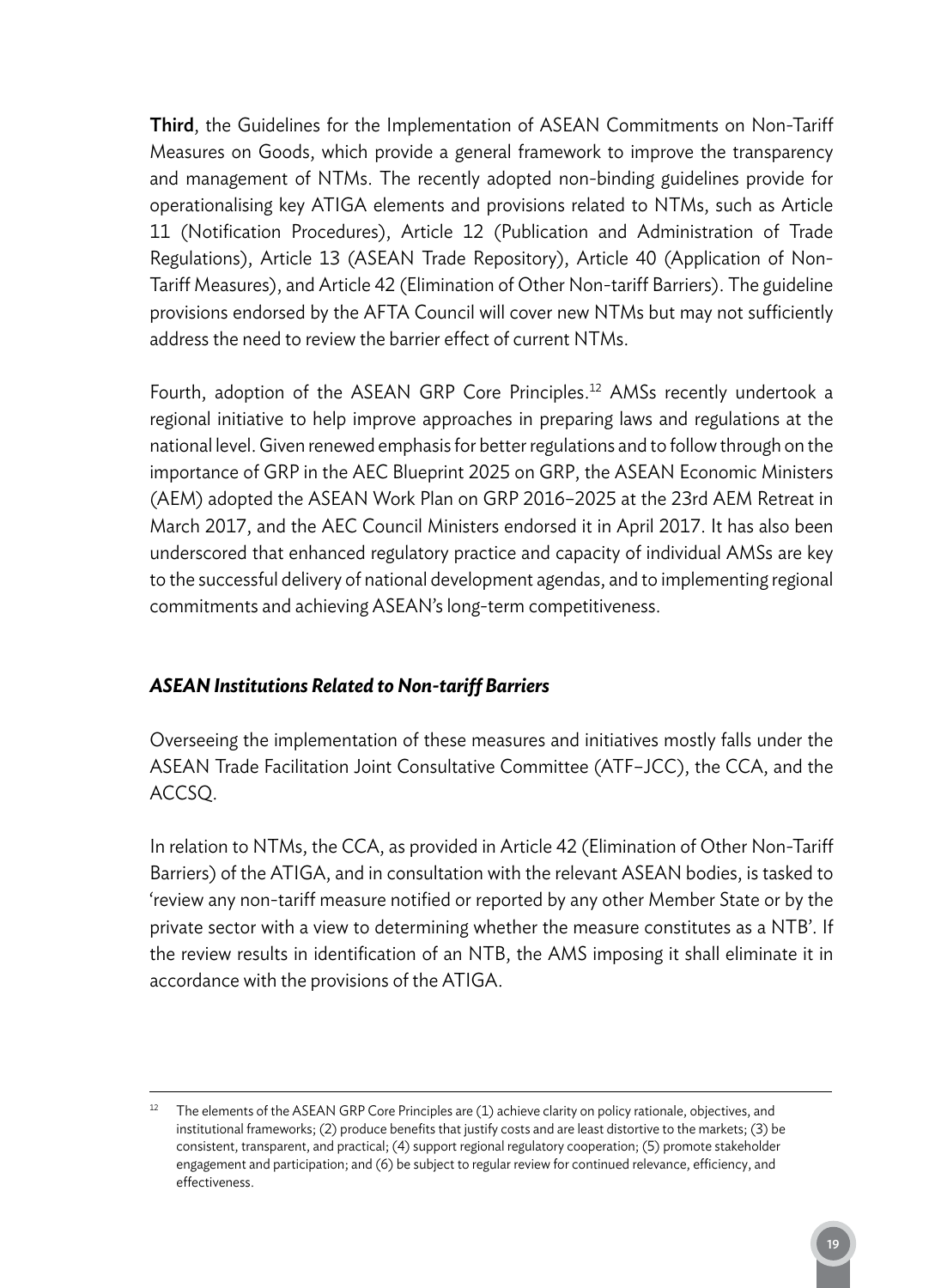The ATF–JCC should develop a strategic action plan for trade facilitation; draft, periodically review, and update the ASEAN Work Programme on Trade Facilitation, which will set out clear targets and timeframes for implementation, factoring in all initiatives pursued by the relevant bodies; and direct and coordinate the trade facilitation activities of all relevant ASEAN bodies playing a role in trade facilitation.

The ACCSQ was established to facilitate the removal of TBT amongst AMSs to expand intra- and extra-ASEAN trade by harmonising standards, identifying and initiating sectoral MRAs, and harmonising sectoral regimes. This is in line with monitoring implementation of the ATIGA in relation to standards, technical regulations, and conformity assessment procedures, amongst others. The work is extended to partners outside ASEAN that provide support on standards, technical regulations, and conformity assessment procedures such as the ASEAN free trade agreements and cooperation with dialogue partners. The focus of ASEAN's work is on agreed priority areas or sectors, which cover capacity building and institutional strengthening (ASEAN Secretariat, 2010).

#### *Preliminary Assessment*

ASEAN has provided pathways to addressing NTMs through the various ATIGA provisions, the SAP, implementing guidelines, and other initiatives related to NTMs. However, progress in populating the NTM sections of AMSs' trade repositories varies substantially. Some AMSs have a centralised trade repository where the NTMs can be found, whilst others only link NTMs to government agency websites. $^{\rm 13}$ 

As stipulated in Article 13 of the ATIGA, NTRs should contain all trade information, including on NTMs, in a single repository to ease updating and monitoring of NTM implementation. For example, some import NTMs provide for a detailed list of requirements, including forms to be used or filled up, whilst others have more general information. Sharing the updated ERIA–UNCTAD database on NTMs will help AMSs populate their NTM section and verify the NTMs in the database.

ASEAN needs to work further on obligating AMSs to notify NTMs before they are implemented. Although Article 11 (Notification) of the ATIGA is mandatory, we are not aware of any consequences for an AMS that fails to comply with it. Stakeholders might not, therefore, be able to make informed decisions on trade.

<sup>&</sup>lt;sup>13</sup> Please refer to individual country's chapters for more details.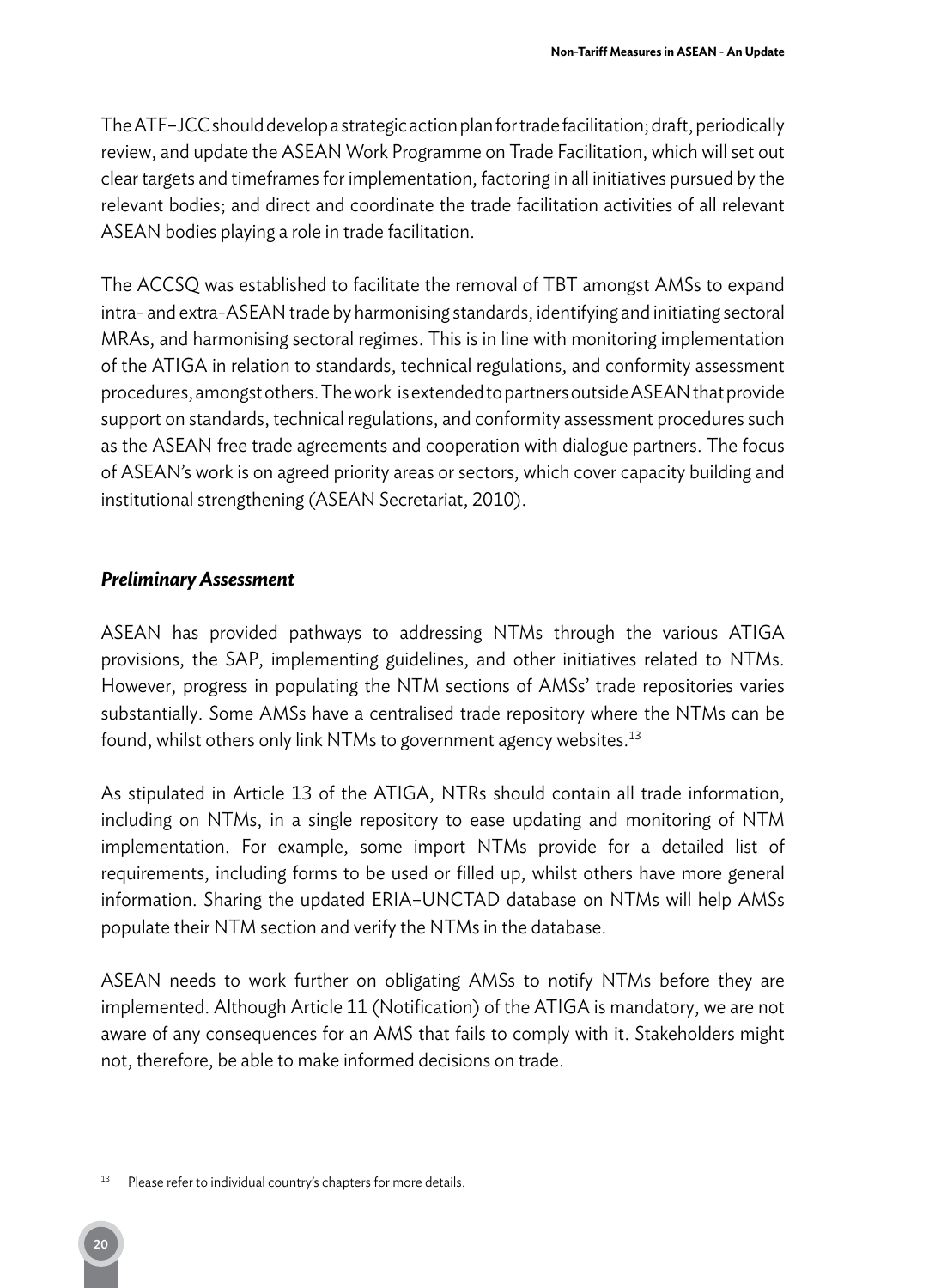The enhanced version of ASSIST allows the private sector to report an NTM or traderelated barrier elements of NTMs, but information is still confined to parties involved in the complaints. Although complaints can be filed anonymously, companies may fear reprisals from government agencies, which could discourage private companies from using the facility.

The ACCSQ oversees standards and conformance with obligations under TBT and has put in place MRAs and a harmonised regulatory regime (Box 2), but implementation is uneven across AMSs. Some have yet to establish an accreditation body, relying instead on accredited testing facilities in other AMSs to fully benefit from MRAs.

Remaining challenges include enhancing of AMSs' technical infrastructure capability to support adoption of harmonisation standards; the ability to support local industry by making available accredited testing and certification of products in some AMSs; and continuous training of personnel to support and sustain the work on standards, technical regulations, and conformity assessment.

### **Box 2:** Sectoral Initiatives to Address Technical Barriers to Trade

### **Existing Mutual Recognition Arrangements (MRAs)**

- ASEAN Sectoral MRA for Electrical and Electronic Equipment (2002)
- ASEAN Sectoral MRA for Good Manufacturing Practice Inspection of Manufacturers for Medicinal Products (2009)
- ASEAN MRA on Bio-Equivalence Study Report (2017)
- MRA on Inspection and Certification System on Food Hygiene for Prepared Foodstuff (two more AMSs to sign)

### **Forthcoming MRAs**

- ASEAN MRA on Type Approval for Automotive Products (for finalisation in 2019)
- ASEAN MRA on Building and Construction Materials (for finalisation in 2019)

### **Harmonised Regulatory Regimes and Directives**

- Agreement on the ASEAN Harmonised Cosmetic Regulatory Scheme (2003) with ASEAN Cosmetic Directive
- Agreement on the ASEAN Harmonised Electrical and Electronic Equipment Regulatory Regime (2005)
- ASEAN Medical Device Directive (2014)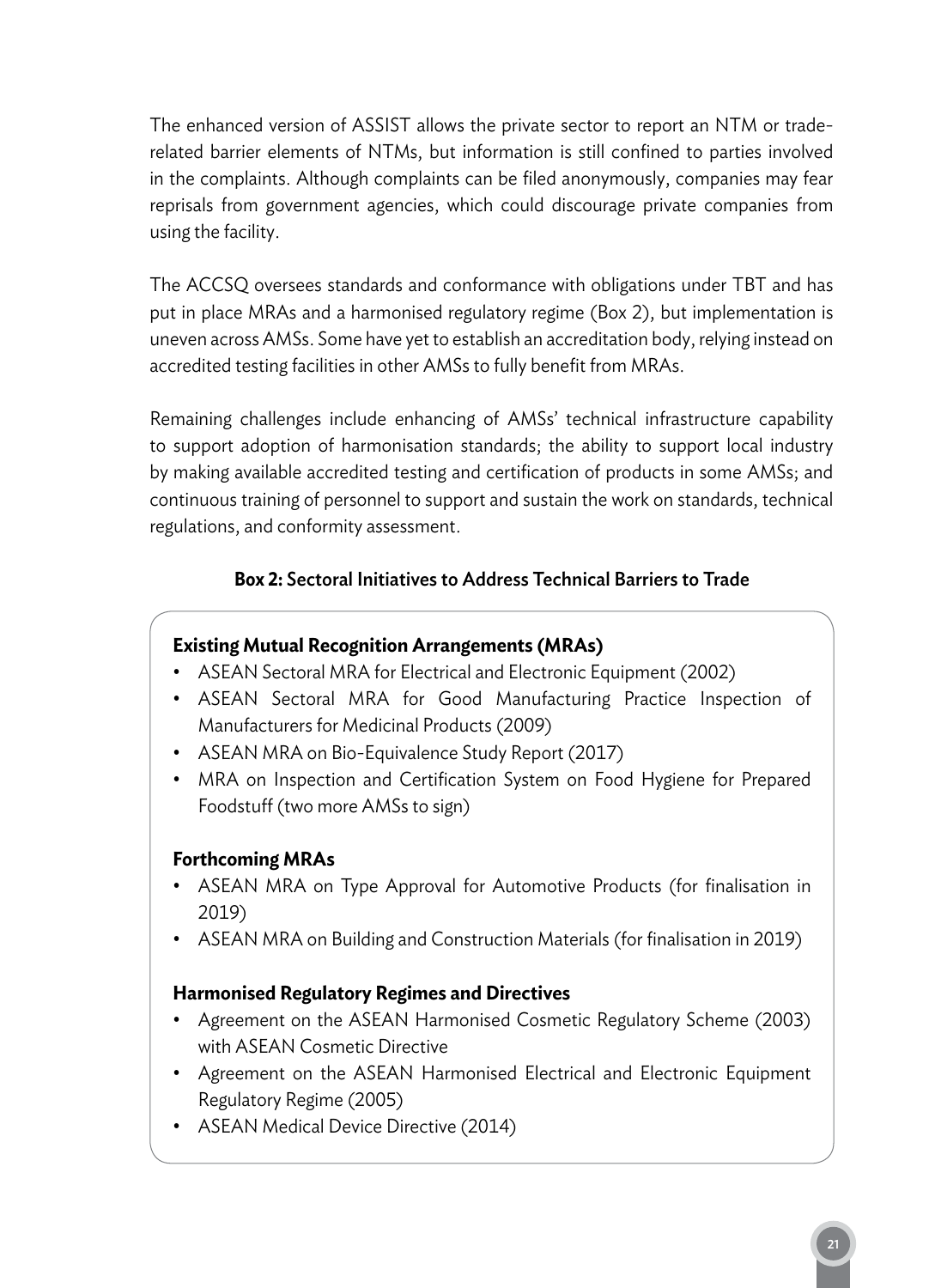### **Agreement on Harmonised Technical Requirements (forthcoming)**

- ASEAN Agreement on Regulatory Framework for Traditional Medicines
- ASEAN Agreement on Regulatory Framework for Health Supplements

As the NTM database country reports found, no single authority in AMSs ensures that NTMs are implemented effectively. The absence of a coherent mechanism and institution could create difficulty not only for collecting and classifying data but also for drafting good regulations. The lack of coordination could create inconsistency in regulations issued by government agencies across ministries.

The NTFCs, which were envisaged to coordinate all regulations and policies, are still under development in various AMSs. A related issue is the need to ensure that government bodies consider the views of the private sector and other stakeholders on preparing and implementing regulations or NTMs.

### **5.2 Non-tariff Measures as Part of National Competitiveness Agendas**

Recognising the importance of GRP in coming up with coherent, efficient, and cohesive regulations and measures, individual AMSs have embarked on initiatives to improve their regulatory environments.<sup>14</sup> The initiatives include Malaysia's PEMUDAH Task Force, Thailand's Guillotine Committee, the Philippines' Project Repeal, and Viet Nam's Project 30.

Malaysia's PEMUDAH is a public-private task force established by ministries. It is mandated to reduce bureaucracy in business–government dealings and improve how government regulates the business sector. PEMUDAH is mandated to monitor, review, and recommend changes to the laws, regulations, and administrative procedures to reduce the burden on the private sector. Working with PEMUDAH is the Malaysia Productivity Corporation (MPC), which is identified in the 10th Malaysian Plan to support the work of the private sector and 'unleash it growth potential' (Seman and Majid, *fourthcoming*). The MPC is tasked to spearhead the comprehensive review of business regulations, including improvement of procedures to increase the productivity and competitiveness of major economic sectors. Malaysia launched the National Policy on the Development and Implementation of Regulations in 2013 and formalised it in 2014. This was an important

<sup>&</sup>lt;sup>14</sup> These initiatives aim to reduce regulatory burden in general, of which NTM-related regulations are one component.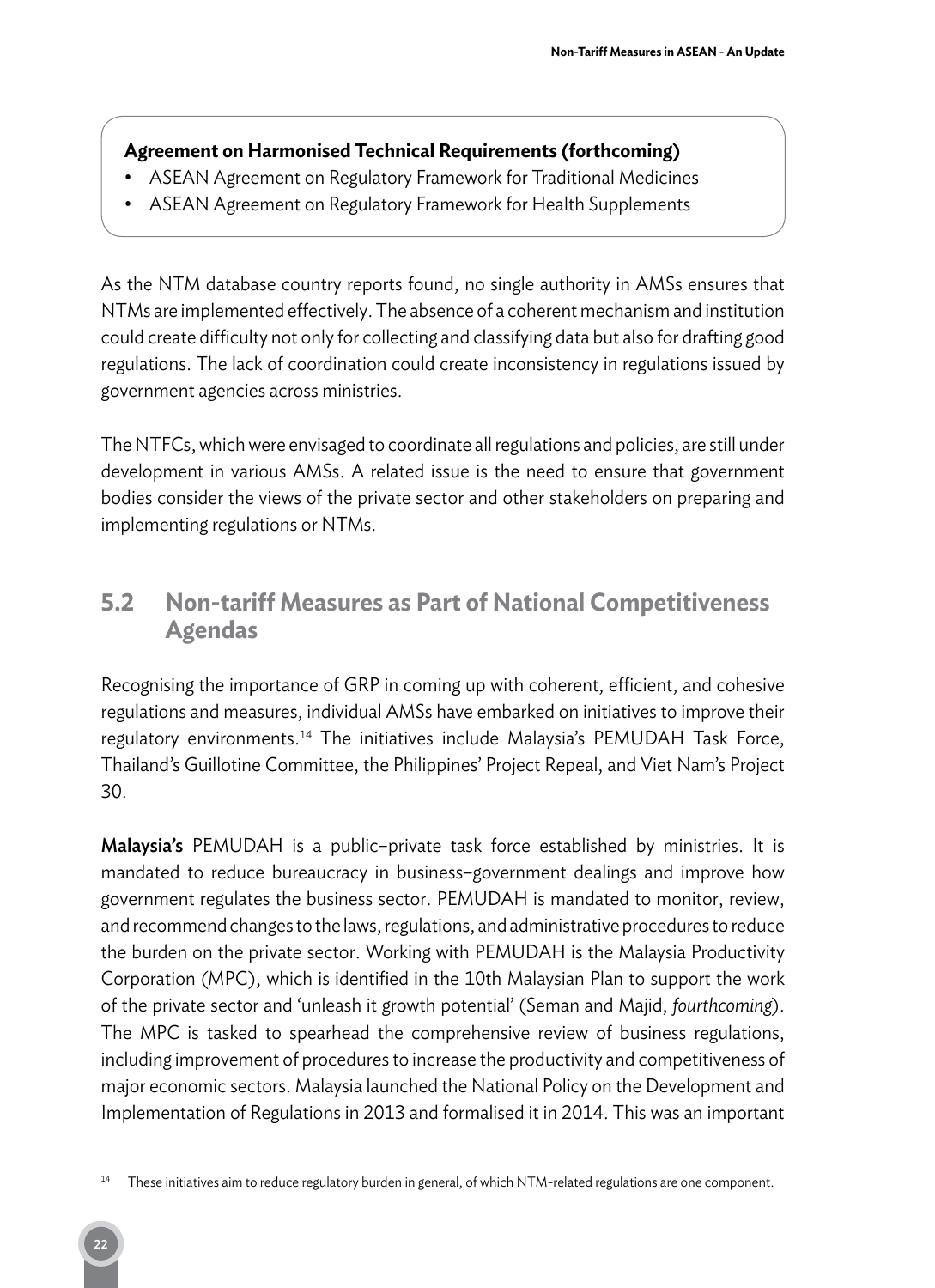step in establishing a whole-of-government commitment to improve regulatory practices, where GRP was embedded in preparing or amending regulations. The policy aims to ensure that regulations are developed in accordance with international best practices in regulatory management.

The MPC and PEMUDAH review and revise regulations and procedures through a large number of public and private sector working groups and task forces. The NPIDR mandates the use of regulatory impact analysis and regulatory impact statements for all new regulations. All regulations are reviewed every 5 years using the 'reducing unnecessary regulatory burden' methodology, where reviews are comprehensive, in-depth, and transparent. The regulatory tools to review regulations – business process re-engineering and NTM stocktaking – are not adopted directly by the agencies but are centralised in the MPC and PEMUDAH. Malaysia's efforts to advance GRP include establishing the United Public Consultation Portal to provide the public easy access to regulatory consultations through a single website.

In 2017, **Thailand** launched the Guillotine Project to fast-track the review of laws and regulations. It is an initiative of the Fast Action Law Reform Committee, established in 2018 by the Prime Minister's Office. Phase 1 focused on reviewing laws and regulations to reduce or amend some of them to improve Thailand's World Bank 'ease of doing business' ranking. Work permits and visas were reviewed and initial recommendations issued in October 2018. Other areas covered included eliminating the requirement that business organisations have a company seal before investing in Thailand, eliminating the regulatory framework requiring business organisations to get approval from the labour department, and introducing an automated risk-based system to help select companies for a risk audit. Phase 2 focused on reviewing laws and regulations relating to the issuance of 1,500 permits and licenses, to eliminate redundant licences and streamline burdensome, complex procedures for starting new businesses, and to promote efficient business activity and economic development (Srisangnam and Tinkan, *fourthcoming*).

The private sector recommended priority issues or areas. The inventory of laws and regulations, including the regulatory guillotine process, where about 1,000 regulations were examined for reform, repeal, or deletion, was undertaken under the First Action Law Reform Committee. The committee proposed enhancing the conduct of regulatory impact analysisto be in line with international standards and practices.

The reform led to Thailand's rise to 26th out of 190 economies in the 2018 'ease of doing business' ranking, up from 48th in 2017. The World Bank recognised Thailand as one of the top-10 most improved economies in 2018.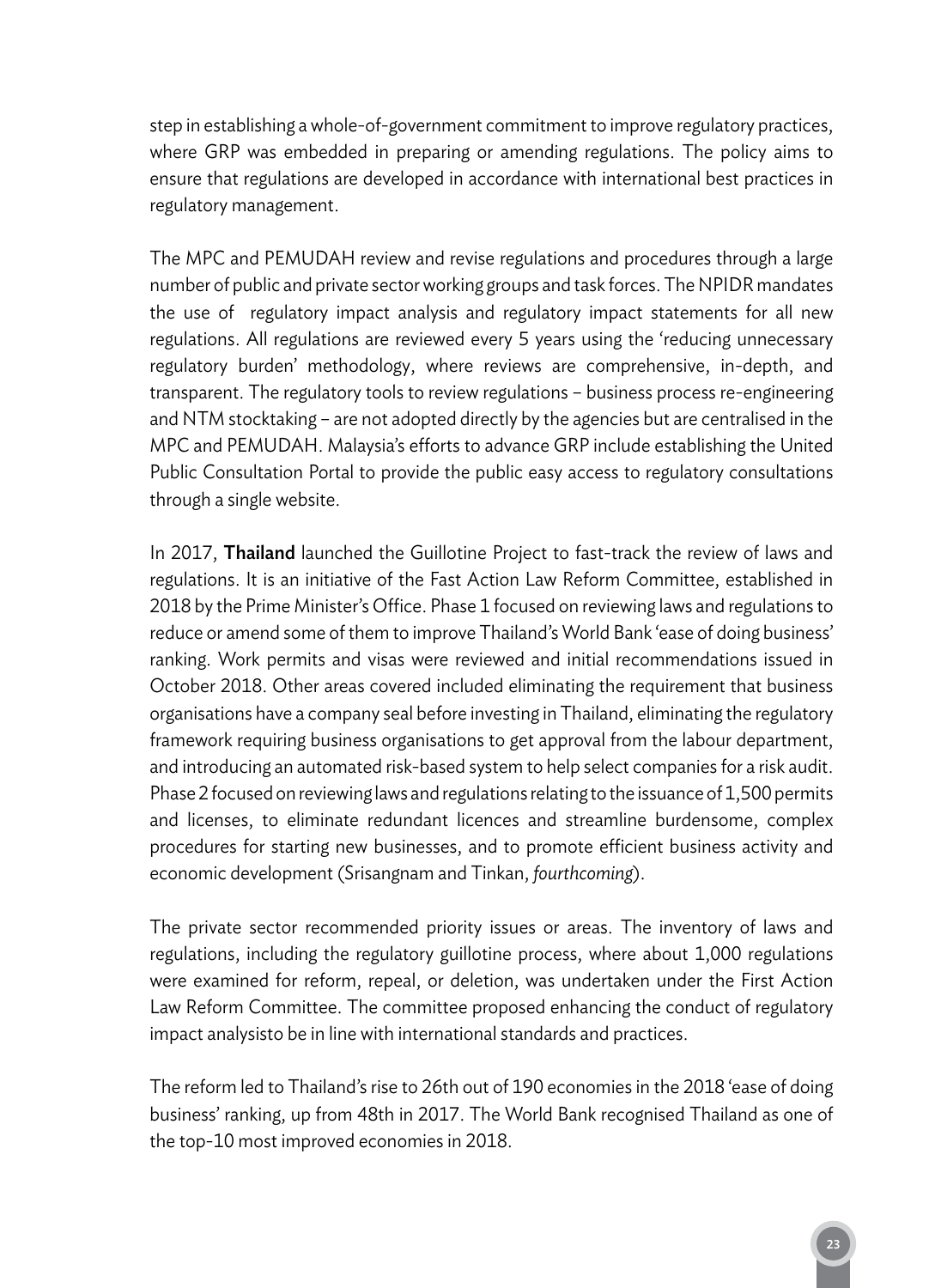Regulatory reforms in the **Philippines** have seen notable progress over the past years. In 2016, the Philippines, through the National Competitiveness Council (NCC), launched an anti–red-tape challenge called Project Repeal, a government-wide initiative to repeal outdated rules and reduce the cost of doing business (Llanto and Ortiz, 2019). The NCC is a public–private sector task force on competitiveness, created under Presidential Executive Order No. 571, which was amended by Executive Order No. 44 in June 2011, giving the task force its present name and expanding its membership.

On the 1st Repeal Day in June 2016, only 8 government agencies participated but, in 2017, a total of 86 government line and attached agencies joined. The NCC reported that 3,777 rules and issuances were repealed on the 1st Repeal Day, 1,098 on the 2nd, and 976 on the 3rd.

The government's commitment to continue improving the regulatory environment was manifested in Republic Act No. 11032 or the Ease of Doing Business and Efficient Government Service Delivery Act of 2018, which amended Republic Act No. 9485 or the Anti–Red Tape Act of 2007. The law aims to simplify and expedite the processing and delivery of government services – related to business or not – in all government offices, and to promote transparency. The law established the Anti–Red Tape Authority, 'the primary institution that will head the implementation of the national policy on anti–red tape and EODB [ease of doing business] as well as monitor and evaluate the compliance of government agencies and offices to such policies' (Llanto, 2019).

Viet Nam's Project 30 is a key regulatory reform to simplify at least 30% of administrative procedures, amongst others. It seeks to reduce administrative costs by at least 30% and close implementation gaps between the domestic regulatory system and international commitments, particularly the WTO. The reform plans to establish the first unified national database for administrative procedures and help improve the country's competitiveness by encouraging investment and increasing productivity.

The results of Project 30 were remarkable, including setting up an electronic database containing more than 5,000 administrative procedures accessible to the public; reducing administrative burdens on businesses and citizens, especially regarding invoicing (saving US\$20 million a year), tax declarations and collections (US\$50 million), and customs procedures (US\$30 million) (Vo, 2019; and encouraging investment and boosting investor confidence by simplifying administrative procedures.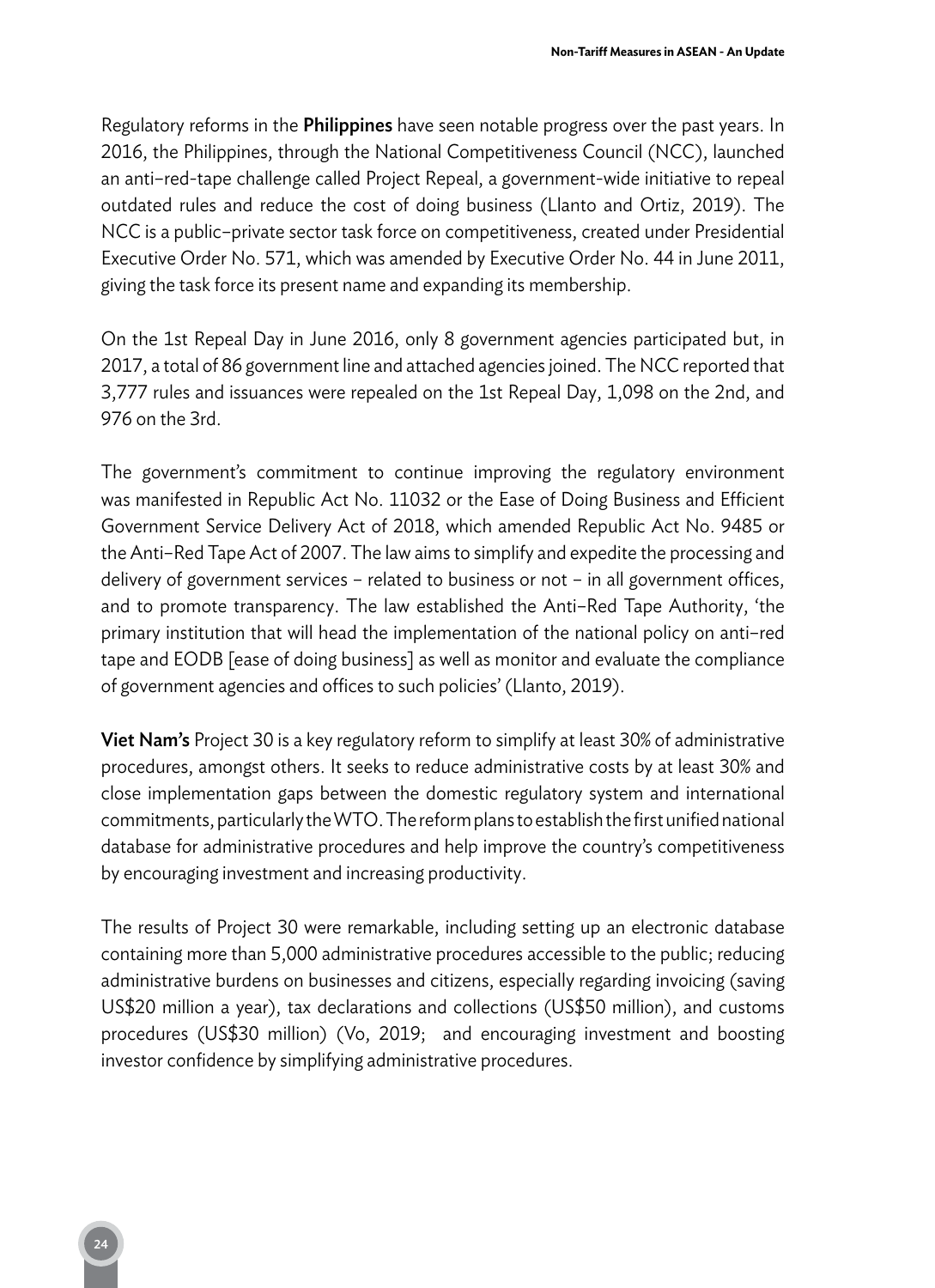## **6. Conclusion and Policy Recommendations**

We present the key findings drawn from the updated ERIA–UNCTAD NTMs in ASEAN database, and provide a snapshot of ASEAN's on-going initiatives to deal with NTMs at the regional and country levels.

We observe an increase in NTMs across all 10 countries. Within 3 years, the total number of NTMs has risen by approximately 15%. Technical measures account for the lion's share of NTMs, which is in line with the pattern observed in developed countries. SPS measures are highly targeted at agricultural and food products, whilst TBT are often used for nonfood manufacturing products. Export-related measures and quantity and price controls also contribute to a non-trivial fraction of NTMs.

Given the complexity of NTMs, their increasing use should be interpreted with caveats. The increase in NTMs reflects the dynamics of regulatory reform in AMSs. In certain circumstances, however, NTMs have also served as disguised barriers to international trade and become a convenient tool to provide undue protection to certain products or industries.

More important, regardless of their objectives, NTMs can contribute greatly to increasing trade costs, reducing an economy's competitiveness. Addressing NTMs, especially in the context of declining tariffs, should, therefore, be a priority in national competitiveness agendas.

ASEAN, through various frameworks, principles, and agreements, has taken steps to address and manage NTMs. Although initiatives are region-wide, harmonisation and enforcement of NTMs require strong institutional commitment at the national level. Whilst significant progress is not yet observed, effective implementation of existing initiatives could produce promising results.

Several areas are identified to help address or manage NTMs.

First, **enhance the capacity of issuing and enforcement agencies.**<sup>15</sup> For issuing agencies, technical assistance includes collecting NTMs, classifying them using an internationally comparable classification, validating NTM data, and uploading new NTMs to a public database. <sup>16</sup> The technical knowledge of enforcement agencies, particularly those in charge

<sup>&</sup>lt;sup>15</sup> The two groups may overlap.

<sup>&</sup>lt;sup>16</sup> ERIA has shared the 2019 updated NTM data from the ERIA-UNCTAD database, which AMSs will refer to when populating their NTRs and linking them to the ATR. The capacity building provided by ERIA and UNCTAD will help ensure the sustainability of the NTM section of NTRs and enhance transparency.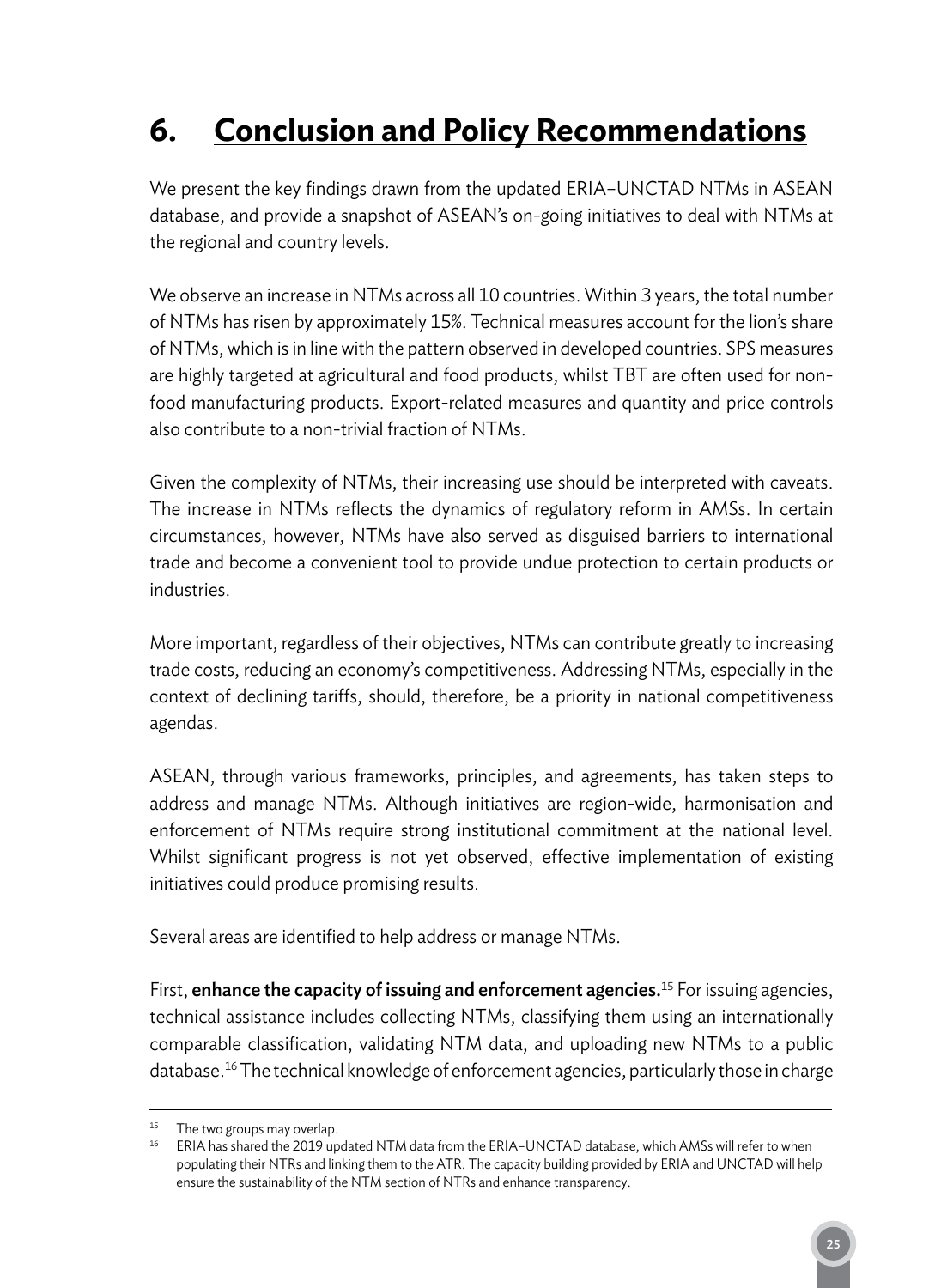of technical inspection and accreditation, will be improved by good education and training. The development of testing and accreditation facilities would contribute significantly to enhancing the overall efficiency of NTM management, given the prevalence of conformity assessment for both SPS and TBT purposes.

Second, establish an institutional mechanism similar to NTFCs to oversee and manage the implementation of NTMs to ensure consistency of regulations and avoid overlapping amongst enforcement authorities. A dedicated national institution to validate regulatory impact analyses or regulatory impact statements could accelerate public access to them and ensure they are updated on NTRs. The institution, supported by a competent workforce, could also carry out NTM regulatory review and stocktaking.

Third, strengthen engagement with the private sector and research institutions on possible approaches to managing NTMs. NTMs are neutral and, more often than not, eliminating them is not an option. A pragmatic approach should consider the costs and effectiveness of NTMs from the perspective of governments and producers, with evidence-based support from academia.

Fourth, apply GRP core principles to ensure good regulatory management. Some AMSs have made good progress in institutionalising GRP principles in their regulatory management system by adopting regulatory stocktake tools such as regulatory impact analysis or regulatory impact statement before new laws or regulations are adopted or implemented.

### **References**

- ASEAN Secretariat (2018),*ASEAN Statistical Yearbook 2018*. Jakarta: ASEAN Secretariat. https://asean.org/storage/2018/12/asyb-2018.pdf (accessed 19 April 2019).
- ASEAN Secretariat (2018), *ASEAN Community Progress Monitoring System 2017 Tariff Liberalisation*'. Jakarta: ASEAN Secretariat. https://www.aseanstats.org/wpcontent/uploads/2018/10/Tariff-Liberalisation.pdf (accessed 18 April 2019).
- ASEAN Secretariat (2017), 'AEC 2025 Trade Facilitation Strategic Action Plan'. https:// asean.org/storage/2012/05/AEC-2025-Trade-Facilitation-SAP-FINAL-rev.pdf
- ASEAN Secretariat (2012), 'Non-Tariff Measures Database'. https://asean.org/?static\_ post=non-tariff-measures-database (accessed 27 April 2019).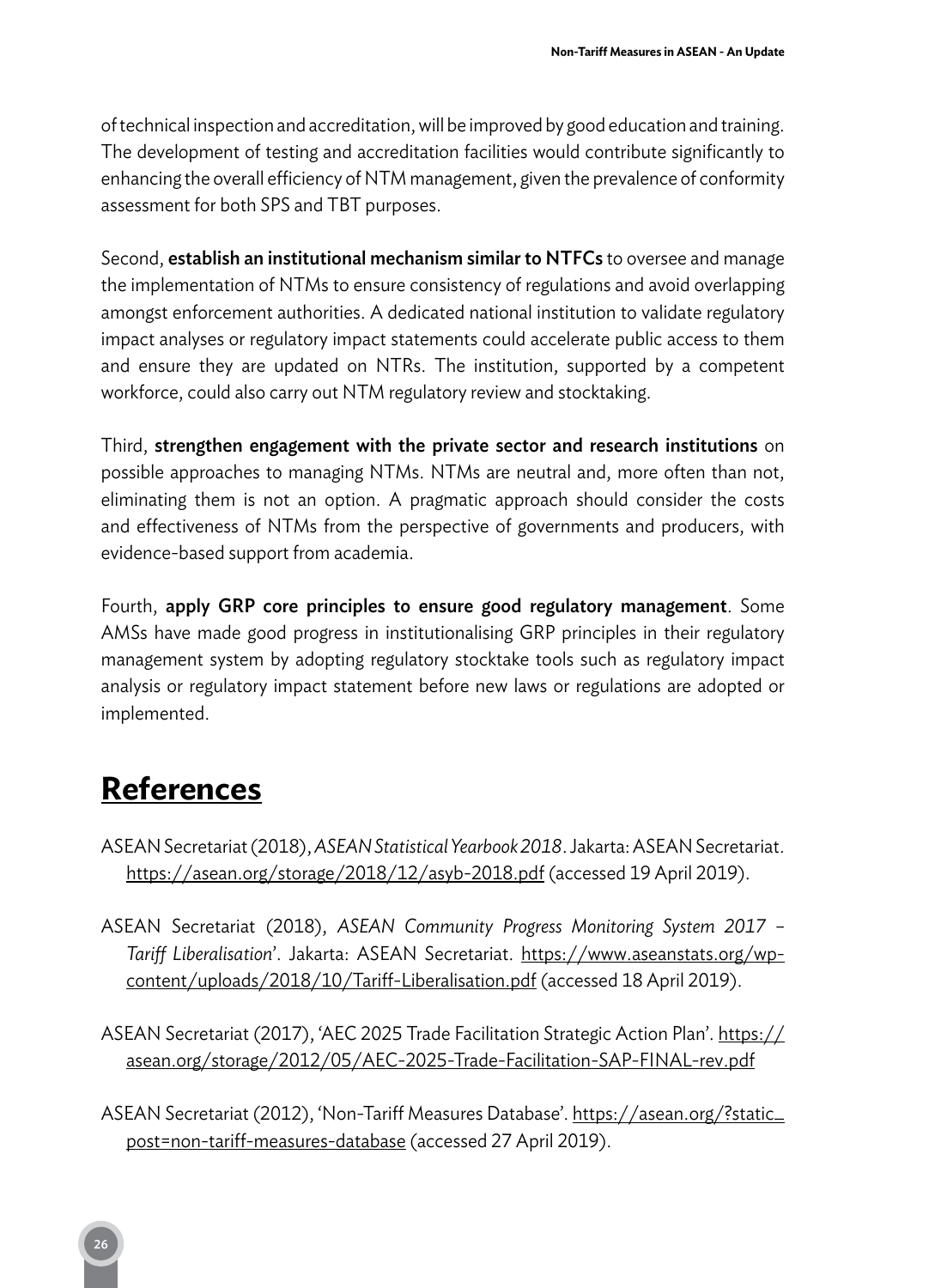- ASEAN Secretariat (2010), 'ASEAN Trade in Goods Agreement'. http://agreement. asean.org/media/download/20140119034633.pdf (accessed 12 March 2019).
- ASEAN Secretariat (2004), 'ASEAN Framework Agreement for the Integration of Priority Sectors Vientiane, 29th November 2004'. https://asean.org/?static\_post=aseanframework-agreement-for-the-integration-of-priority-sectors-vientiane-29thnovember-2004
- Beestermöller, M., A. C. Disdier, and L. Fontagné (2018), 'Impact of European Food Safety Border Inspections on Agri-food Exports: Evidence from Chinese firms', *China Economic Review*, 48, pp.66–82.
- Chen, M. X. and A. Mattoo (2008), 'Regionalism in Standards: Good or Bad for Trade?' *Canadian Journal of Economics/Revue canadienne d'économique*, 41(3), pp.838–63.
- Disdier, A-C., L. Fontagné, and O. Cadot (2015), 'North-South Standards Harmonization and International Trade', *World Bank Economic Review*, 29(2015), pp.327–52.
- Fontagné, L. and G. Orefice (2018), 'Let's try next door: Technical Barriers to Trade and multi-destination firms', *European Economic Review*, 101, pp.643–63.
- Fugazza, M., M. Olarreaga, and C. Ugarte (2018), 'On the Heterogeneous Effects of Market Access Barriers: Evidence from Small and Large Peruvian exporters', *CEPR Discussion Paper*, No. DP12876, London: Center for Economic Policy Research.
- Hoekman, B. and A. Nicita (2011), 'Trade Policy, Trade Costs and Developing Country Trade', *World Development*, 39(12), pp 2069–79.
- Ing, L.Y, S. Cordoba, and O. Cadot (eds.) (2015), *Non-tariff Measures in ASEAN*. Jakarta: Economic Research Institute for ASEAN and East Asia. Geneva: United Nations Conference on Trade and Development.
- International Trade Center (2015), 'The Invisible Barriers to Trade How Businesses Experience Non-tariff Measures'. http://www.intracen.org/uploadedFiles/ intracenorg/invisiblebarriers.pdf (accessed 26 April 2019).
- Kee, H. L., A. Nicita, and M. Ollarreaga (2009), 'Estimating Trade Restrictiveness Indices', *The Economic Journal*, 119, pp.172–99.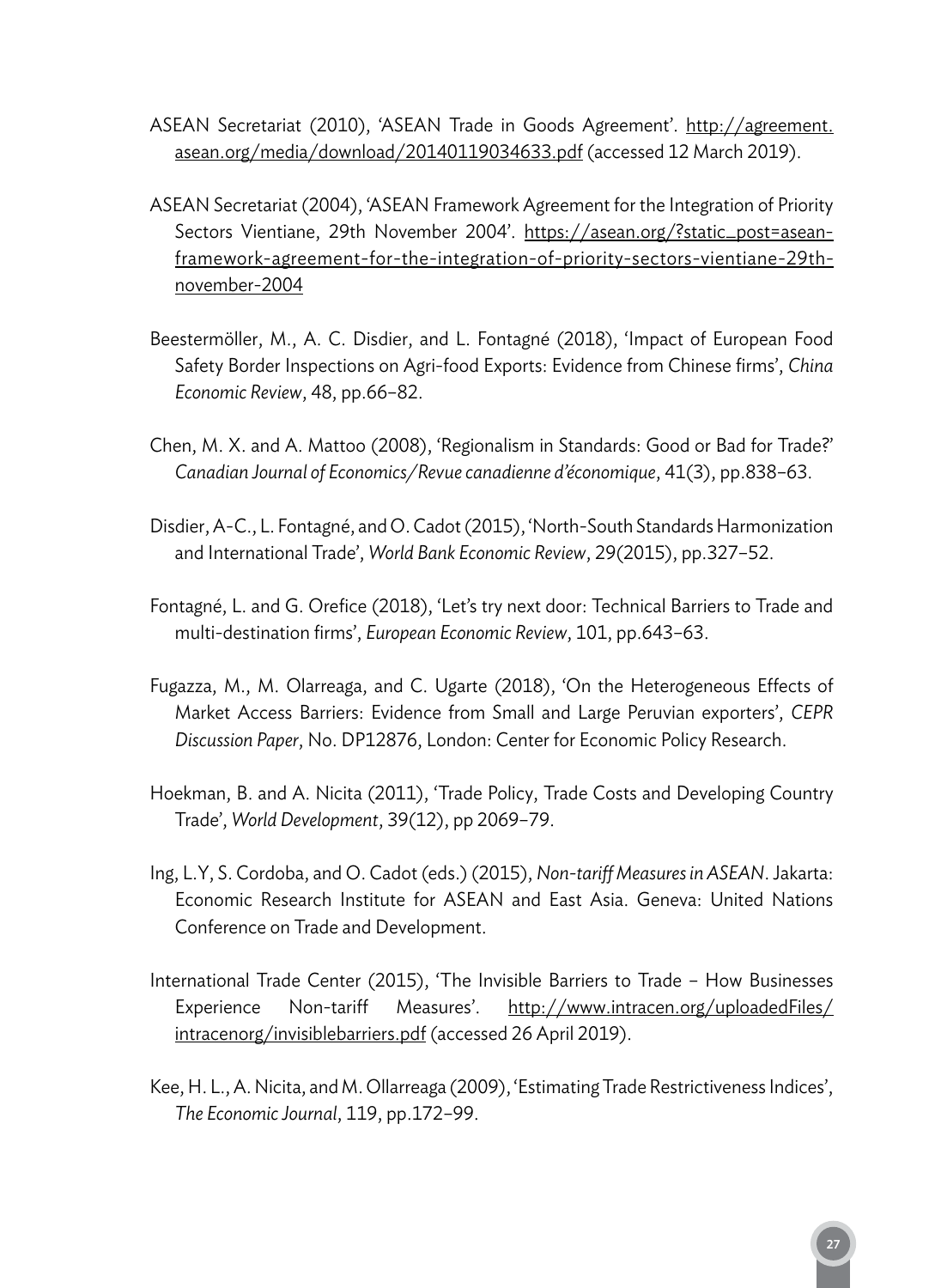- Llanto, G.M. and M.K.P. Ortiz (2019), 'Regulatory Management System Baseline Survey Results and Analysis: Philippines' (unpublished).
- Melo, O., A. Engler, L. Nahuehual, G. Cofre, and J. Barrena (2014), 'Do Sanitary, Phytosanitary, and Quality-related Standards Affect International Trade? Evidence from Chilean fruit exports', *World Development*, 54, pp.350–59.
- Moenius, J. (2004), 'Information Versus Product Adaptation: The Role of Standards in Trade'. SSRN 608022. https://papers.ssrn.com/sol3/papers.cfm?abstract\_ id=608022 (accessed 25 January 2019).
- Seman, A.L. and Y. Majid (*forthcoming*), Towards Institutionalization of Good Regulatory Practice (GRP) and Requisite Regulatory Management System (RMS) in ASEAN: RMS Baseline Survey Results and Analysis. Unpublished.
- Srisangnam, P. and P. Tinkan (*forthcoming*), Regulatory Management System in Thailand and the Case Study of 2017–2019. Unpublished.
- United Nations Conference on Trade and Development (UNCTAD) (2019), *International Classification of Non-tariff Measures*. Geneva: United Nations. https://unctad.org/ meetings/en/SessionalDocuments/ditc\_tab\_NTM\_Week\_INTERIM\_2019\_en.pdf (accessed 2 May 2019).
- United Nations Conference on Trade and Development (UNCTAD) (2013), *Non-tariff Measures to Trade: Economic and Policy Issues for Developing Countries*. Geneva: United Nations.
- United Nations (2019), 'International Trade Statistics Database (UN Comtrade)'. https://comtrade.un.org/ (accessed 27 February 2019).
- Vo, T.T. (2019), 'Making Regulations Right and Effective: Viet Nam's Experience and Lessons'. In Intal, P. and M. Pangestu, *Integrated and Connected Seamless ASEAN Economic Community*, Jakarta: ERIA. Pp.255–68. http://www.eria.org/uploads/ media/17.AV2040\_VOL4\_GRP\_VietNam.pdf
- World Customs Organisation (2017), The Harmonized Commodity Description and Coding System. https://unstats.un.org/unsd/tradekb/Knowledgebase/50018/ Harmonized-Commodity-Description-and-Coding-Systems-HS (accessed 18 January 2019).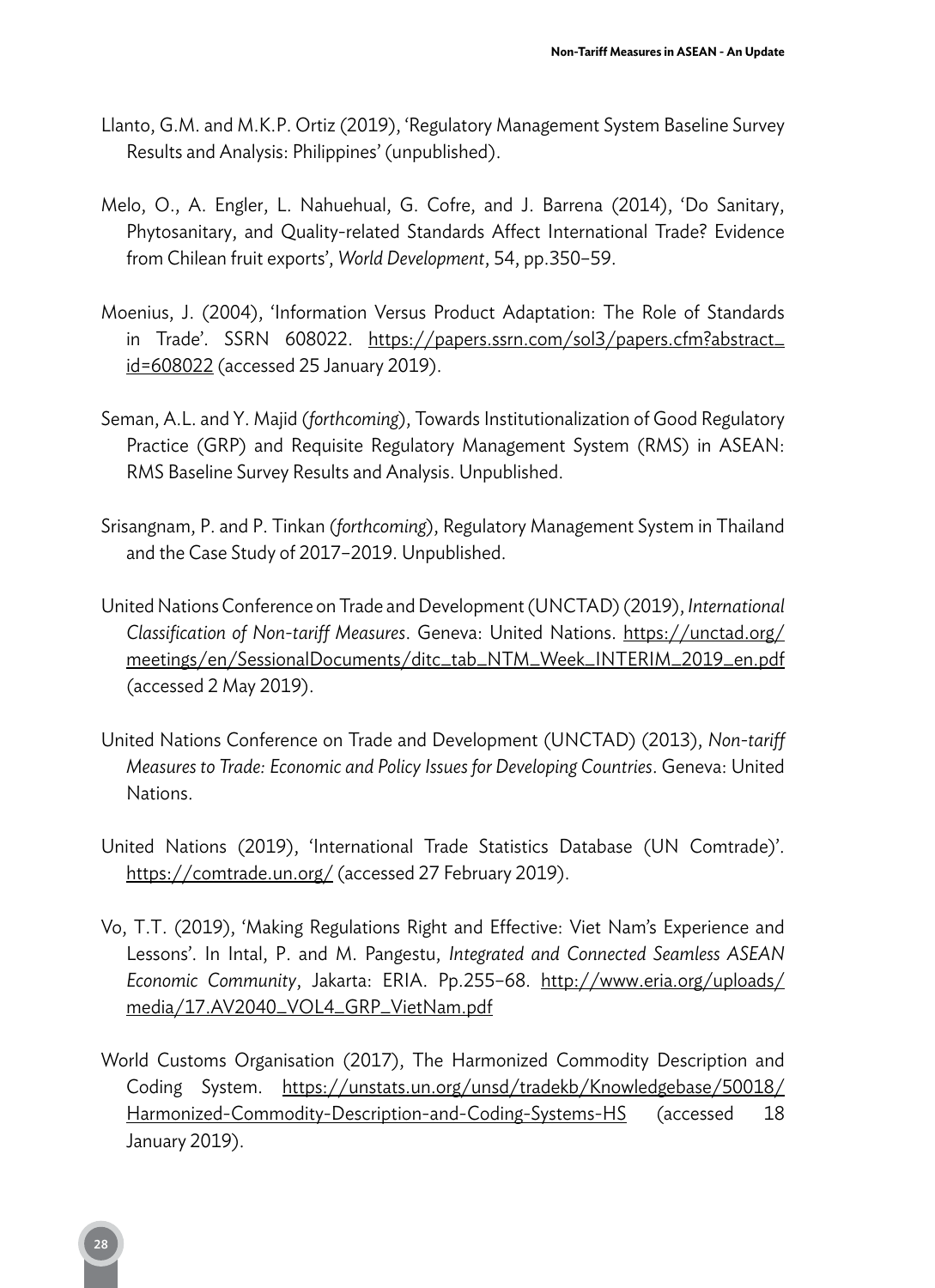### **Appendix : Methodology and Variable Definition**

### **Non-tariff Measure Data**

Non-tariff measure (NTM) data were collected in all 10 ASEAN countries at the reporteryear-partner-product-NTM level. The data reflect all trade regulations that were in force up to 30 March 2018, providing a snapshot of each country. Data include bilateral NTMs, recording measures applied to the world and bilaterally to one or more countries. Products are defined for all ASEAN countries using the 8-digit ASEAN Harmonized Tariff Nomenclature (AHTN) 2017. Conversely, NTMs are defined in the 3-digit Multi-Agency Support Team (MAST) Classification M4 (UNCTAD, 2019).

### **Tariff Data**

Tariffs – effectively applied (AHS) and most favoured nation (MFN) – come from World Integrated Trade Services (WITS) and reflect unweighted country averages (across imported products defined at the Harmonised System [HS] 6-digit product level). Tariff data from 2017 are extrapolated for 2018.

### **Methodology**

The United Nations Conference on Trade and Development (UNCTAD) processed the raw NTM data as follows to ensure cross-country consistency:

- (1) Products are defined at the 6-digit product level of HS 2017, the most disaggregated product definition with internationally comparable trade data.
- (2) Horizontal NTMs measures that apply to all products alike in a country are dropped. Specifically, UNCTAD defines horizontal NTMs as a single measure affecting at least 95% of products in a country. An example would be a generic import licence for any imported product.
- (3) Partial NTMs measures that cover an HS 6-digit product only partially in a country are dropped. Specifically, UNCTAD defines partial NTMs as measures covering only some of the national tariff lines at 8 digits per HS 6-digit product under consideration. This implies that measures with partial coverage at the AHTN 8-digit level are also dropped. Products dropped due to partial coverage are those affected partially only for a specific reporter–partner–NTM code.
- (4) NTMs for products beyond HS 6-digit 980000 are dropped because HS chapters 98 and 99 are not harmonised but reserved for national use and, therefore, are not comparable between countries.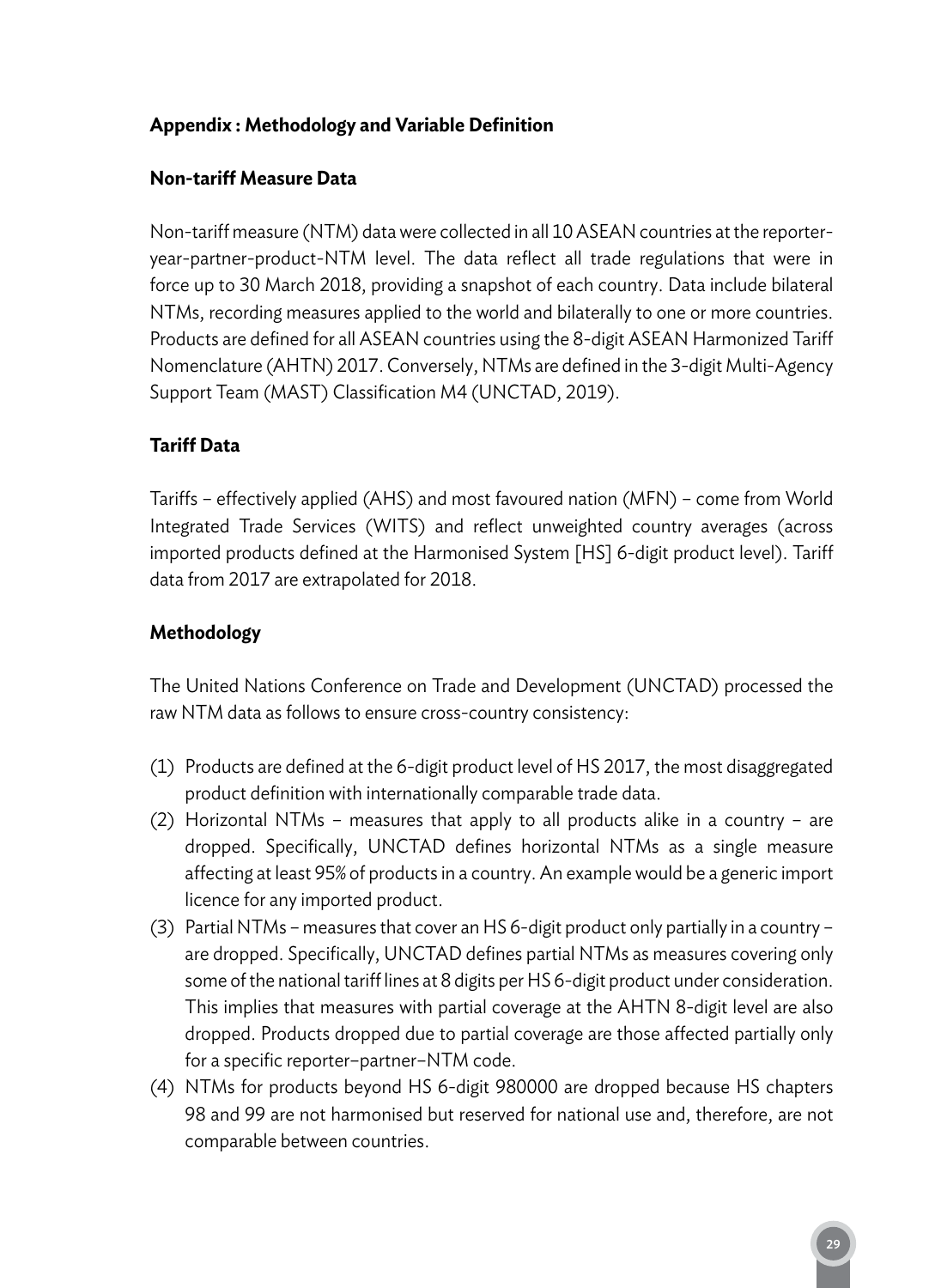To compute the coverage ratio, UNCTAD relies on the South–South Trade Database (SSTdb), developed in-house, for export and import values. SSTdb provides estimates of bilateral trade flows at the HS 6-digit level for all countries and periods where actual trade flows are missing (see Annex in UNCTAD [2009b]). Drawing from UN Comtrade, UNCTAD Globstat, and the World Trade Organization's Integrated Data Base, SSTdb uses mirroring, replication, averaging, interpolation, and extrapolation of trade flows. Export and import values from SSTdb are then averaged over the last 3 available years to adjust for year-specific fluctuations.

#### **Variable Definition**

(1) NTM count statistics. Results in Tables 1, 2, and 3 report NTM raw data, reflecting (a) NTMs at the AHTN 8-digit product level, (b) horizontal NTMs (measures that apply to all products alike in a country), and (c) partial coverage at the AHTN 8-digit product level.

The number of NTMs reflects differences in consumer protection and the structure of regulations across countries, and not trade restrictions per se. Regulations often reflect a basic and legitimate public demand for consumer protection that should be taken as given. Low NTM count statistics could reflect national gaps in countries' consumer and environmental protection and thus potential under-regulation. The way countries issue regulation has a bearing on how many NTMs we count. For example, a country that promulgates product- or partner-specific regulations will see more NTMs than a country that uses a single law to regulate all imported products. These examples show that NTM counts should be taken with a grain of salt; they reflect differences in consumer protection and regulation structure across countries.

Frequency index: 
$$
F_i = \frac{\sum_{j=1}^{J} \sum_{p=1}^{HS} N T M_{ijp} D_{ijp}}{\sum_{j=1}^{J} \sum_{p=1}^{HS} D_{ijp}} \times 100
$$

where subscript *p* denotes product and *i* denotes the country imposing the NTM.  $NTM_{\text{tip}}$  is a dummy variable denoting the presence of an (import) NTM in country *i* and product *p* of the selected HS aggregation level (typically HS 6) and applied to imports from country *j*. D<sub>ijp</sub> is a dummy variable taking the value 1 when country *i* imports any quantity of product *p* from country *j*, and zero otherwise. Thus, the denominator measures the number of imported products.